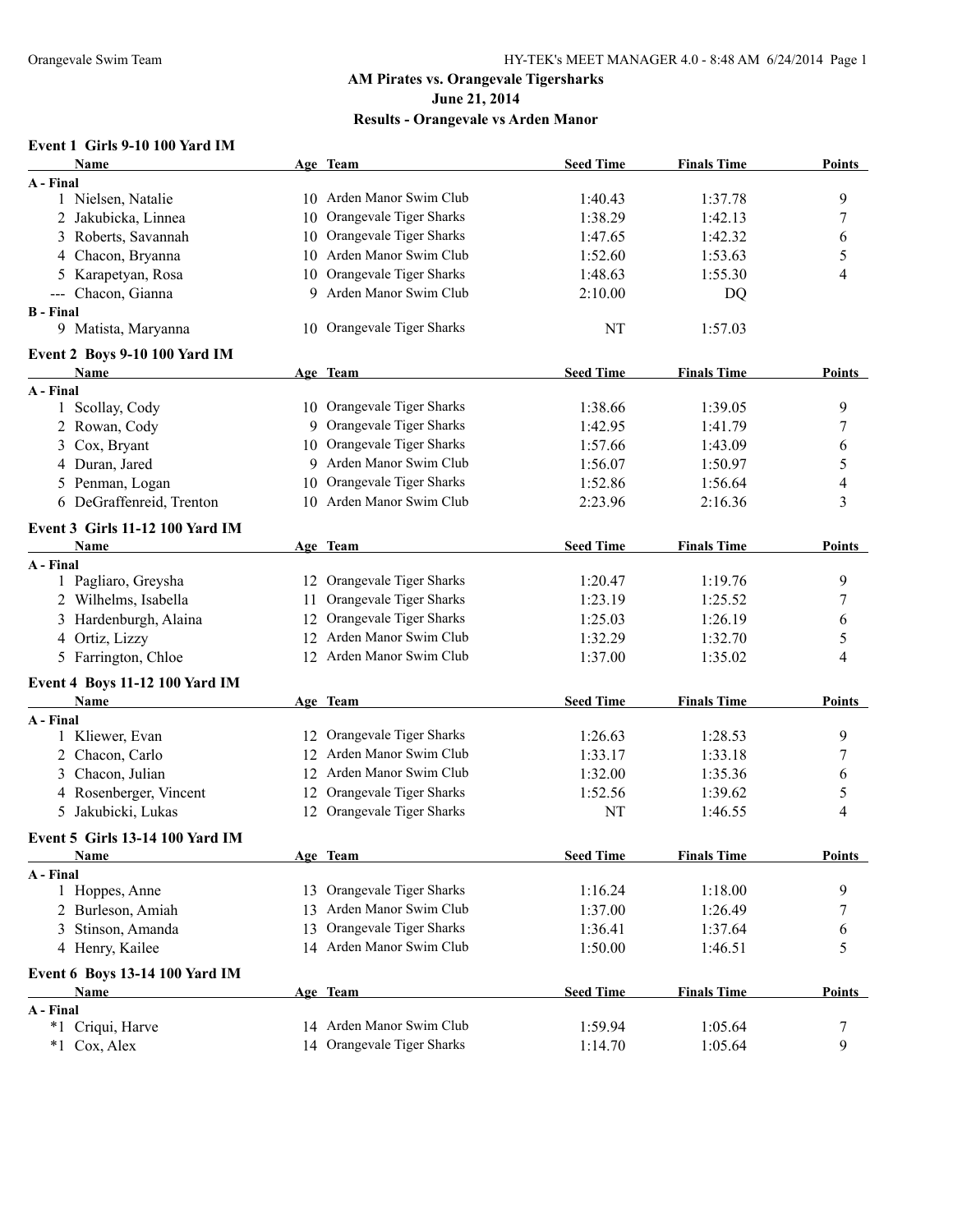**June 21, 2014**

| <b>Event 7 Girls 15-18 100 Yard IM</b> |  |  |  |
|----------------------------------------|--|--|--|
|----------------------------------------|--|--|--|

| Name                                             | Age Team                   | <b>Seed Time</b>          | <b>Finals Time</b>       | <b>Points</b> |
|--------------------------------------------------|----------------------------|---------------------------|--------------------------|---------------|
| A - Final                                        |                            |                           |                          |               |
| 1 Wilcher, Darrian                               | 15 Arden Manor Swim Club   | NT                        | 1:24.03                  | 9             |
| <b>Event 8 Boys 15-18 100 Yard IM</b>            |                            |                           |                          |               |
| Name                                             | Age Team                   | <b>Seed Time</b>          | <b>Finals Time</b>       | <b>Points</b> |
| A - Final                                        |                            |                           |                          |               |
| 1 Boe, Joshua                                    | 16 Orangevale Tiger Sharks | 1:04.02                   | 1:05.64                  | 9             |
| 2 Jimenez, Eddie                                 | 17 Orangevale Tiger Sharks | 1:43.59                   | 1:30.55                  | 7             |
| Event 9 Girls 6 & Under 100 Yard Freestyle Relay |                            |                           |                          |               |
| <b>Team</b>                                      | Relay                      | <b>Seed Time</b>          | <b>Finals Time</b>       | <b>Points</b> |
| A - Final                                        |                            |                           |                          |               |
| 1 Orangevale Tiger Sharks                        | A                          | 2:22.72                   | 2:13.67                  | 12            |
| 1) Tran, Sarah 5                                 | 2) English, Isabel 6       | 3) Kaufert, Kolby 6       | 4) Kusz, Natalia 6       |               |
| 2 Arden Manor Swim Club                          | $\mathbf{A}$               | 3:07.57                   | 3:40.13                  | 9             |
| 1) Diaz, Betzy 6                                 | 2) Charnell-Cruz, Legend 5 | 3) DeGraffenreid, Emily 6 | 4) Robinson, Esther 5    |               |
| Event 10 Boys 6 & Under 100 Yard Freestyle Relay |                            |                           |                          |               |
| Team                                             | Relay                      | <b>Seed Time</b>          | <b>Finals Time</b>       | <b>Points</b> |
| A - Final                                        |                            |                           |                          |               |
| 1 Orangevale Tiger Sharks                        | $\, {\bf B}$               | 2:42.46                   | 2:38.29                  | 12            |
| 1) Golden, Brayden 5                             | 2) Belz, Anthony 5         | 3) Tran, Nicolas 6        | 4) Stanbach, Everett 5   |               |
| 2 Orangevale Tiger Sharks                        | $\mathcal{C}$              | 4:07.02                   | 3:09.85                  | 9             |
| 1) Penman, Noah 4                                | 2) Puryear, Will 6         | 3) Bain, Jacoby 5         | 4) Stratton, Wyatt 5     |               |
| --- Arden Manor Swim Club                        | $\mathbf{A}$               | 1:55.38                   | DQ                       |               |
| 1) Jones, Cooper 5                               | 2) Clark, Riley 5          | 3) Lazaga, Jaden 5        | 4) Tu, Ryan 6            |               |
|                                                  |                            |                           |                          |               |
| Event 11 Girls 7-8 100 Yard Medley Relay<br>Team | Relay                      | <b>Seed Time</b>          | <b>Finals Time</b>       | <b>Points</b> |
| A - Final                                        |                            |                           |                          |               |
| 1 Orangevale Tiger Sharks                        | $\mathcal{C}$              | 2:03.51                   | 1:44.76                  | 12            |
| 1) Bergen, Kylie 7                               | 2) Sample, Hannah 8        | 3) Alvarez Tostado, Mia 7 | 4) Ehrhart, Kenzie 7     |               |
| 2 Orangevale Tiger Sharks                        | A                          | 1:30.17                   | 1:44.94                  | 9             |
| 1) Hardenburgh, Ayla 7                           | 2) Roberts, Payton 8       | 3) Petersen, Julia 8      | 4) Tran, Theresa 8       |               |
| 3 Arden Manor Swim Club                          | A                          | 1:58.31                   | 1:57.28                  | 7             |
| 1) Vogeli, Samantha 8                            | 2) Nielsen, Renee 8        | 3) Nielsen, Claire 8      | 4) Nelson, Siobhan 8     |               |
| 4 Arden Manor Swim Club                          | B                          | 2:18.37                   | 2:33.46                  | 5             |
| 1) Caminata, Madison 7                           | 2) Forsythe, Audrey 8      | 3) Lazaga, Anna 7         | 4) Timonichev, Katelyn 8 |               |
| 5 Orangevale Tiger Sharks                        | D                          | 3:04.14                   | 2:48.91                  | 3             |
|                                                  | 2) Hartwick, Sara 7        | 3) Ehrhart, Kate 7        |                          |               |
| 1) Pardo, Madalyn 8                              |                            |                           | 4) King, Olivia 7        |               |
| Event 12 Boys 7-8 100 Yard Medley Relay          |                            |                           |                          |               |
| <b>Team</b>                                      | Relay                      | <b>Seed Time</b>          | <b>Finals Time</b>       | <b>Points</b> |
| A - Final                                        |                            |                           |                          |               |
| 1 Arden Manor Swim Club                          | A                          | 2:07.63                   | 2:13.82                  | 12            |
| 1) Robinson, Asher 7                             | 2) Posehn, Nico 8          | 3) Kobayashi, Yuta 7      | 4) Campbel, Josiah 7     |               |
| 2 Orangevale Tiger Sharks                        | B                          | 1:57.69                   | 2:14.76                  | 9             |
| 1) Bain, Riley 8                                 | 2) Wilderman, Zachary 8    | 3) Petersen, Nicholas 7   | 4) Cook, Micah 7         |               |
| --- Orangevale Tiger Sharks                      | D                          | NT                        | DQ                       |               |
| 1) Gerlach, Elijah 7                             | 2) King, Taylor 7          | 3) Camden, Sean 7         | 4) Boucher, Holden 8     |               |
| --- Arden Manor Swim Club                        | B                          | NT                        | DQ                       |               |
| 1) Ramirez, Anthony 7                            | 2) McWilliams, Orion 8     | 3) Herman, Beckett 8      | 4) Alva, Julius 7        |               |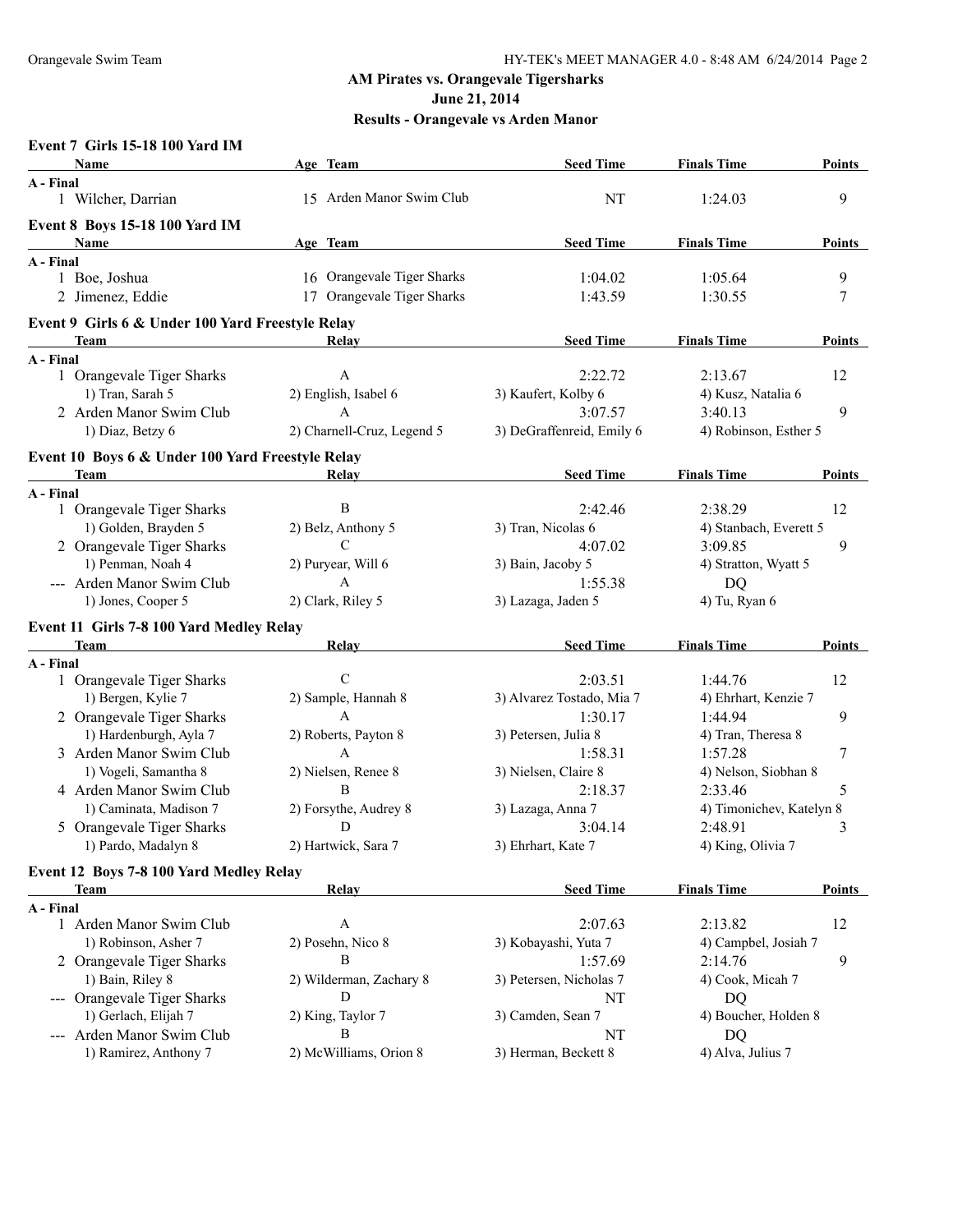**June 21, 2014**

| A - Final  (Event 12 Boys 7-8 100 Yard Medley Relay)<br>Team | Relay                   | <b>Seed Time</b>         | <b>Finals Time</b>            | <b>Points</b> |
|--------------------------------------------------------------|-------------------------|--------------------------|-------------------------------|---------------|
| --- Orangevale Tiger Sharks                                  | $\mathbf{A}$            | 1:35.11                  | <b>DQ</b>                     |               |
| 1) Eisenbarth, Tyler 8                                       | 2) Scollay, Tyler 7     | 3) Penman, Bode 8        | 4) Belz, Andrew 8             |               |
| --- Orangevale Tiger Sharks                                  | $\mathcal{C}$           | 2:40.29                  | <b>DQ</b>                     |               |
| 1) Gilbreath, Alex 7                                         | 2) Mercer, Brandon 7    | 3) Brooks, Parker 7      | 4) Golden, Nathaniel 7        |               |
| Event 13 Girls 9-10 100 Yard Medley Relay                    |                         |                          |                               |               |
| Team                                                         | <b>Relay</b>            | <b>Seed Time</b>         | <b>Finals Time</b>            | Points        |
| A - Final                                                    |                         |                          |                               |               |
| 1 Orangevale Tiger Sharks                                    | $\mathbf{A}$            | 1:20.71                  | 1:25.09                       | 12            |
| 1) Karapetyan, Rosa 10                                       | 2) Roberts, Savannah 10 | 3) Jakubicka, Linnea 10  | 4) Matista, Maryanna 10       |               |
| 2 Arden Manor Swim Club                                      | $\mathbf{A}$            | 1:28.47                  | 1:33.15                       | 9             |
| 1) Chacon, Bryanna 10                                        | 2) Nielsen, Natalie 10  | 3) Cruz, Lexy 10         | 4) Charnell-Gebre, Lyric 9    |               |
| 3 Orangevale Tiger Sharks                                    | B                       | 1:34.68                  | 1:36.80                       | 7             |
| 1) Bernino, Hannah 10                                        | 2) Kliewer, Shay 9      | 3) Duncan, Megan 10      | 4) Gerlach, Anjuli 9          |               |
| 4 Arden Manor Swim Club                                      | B                       | 1:40.35                  | 1:45.50                       | 5             |
| 1) Chacon, Gianna 9                                          | 2) Vogeli, Abby 10      | 3) Moreno, Amanda 9      | 4) Young, Abigail 10          |               |
| --- Arden Manor Swim Club                                    | C                       | 1:44.45                  | DQ                            |               |
| 1) Travis, Kaydence 9                                        | 2) Blair, Josephine 9   | 3) Walker, Leah 9        | 4) Oliver, Quincey 9          |               |
| --- Orangevale Tiger Sharks                                  | C                       | 2:05.56                  | DQ                            |               |
| 1) Mahoney, Ellie 9                                          | 2) Cahill, Erin 9       | 3) Legari, Maya 9        | 4) Campbell, Heidi 10         |               |
| Event 14 Boys 9-10 100 Yard Medley Relay                     |                         |                          |                               |               |
| Team                                                         | Relay                   | <b>Seed Time</b>         | <b>Finals Time</b>            | Points        |
| A - Final                                                    |                         |                          |                               |               |
| 1 Orangevale Tiger Sharks                                    | $\mathbf{A}$            | 1:19.63                  | 1:28.33                       | 12            |
| 1) Rowan, Cody 9                                             | 2) Scollay, Cody 10     | 3) Cox, Bryant 10        | 4) Coulter, James 10          |               |
| 2 Orangevale Tiger Sharks                                    | B                       | 1:31.38                  | 1:31.87                       | 9             |
| 1) Williams, Cole 9                                          | 2) Penman, Logan 10     | 3) Matista, Matthew 9    | 4) Lippsmeyer, Christopher 10 |               |
| 3 Orangevale Tiger Sharks                                    | $\mathcal{C}$           | 2:23.32                  | 2:02.76                       | 7             |
| 1) Gerlach, Orion 10                                         | 2) Hunter, Thomas 9     | 3) Boucher, Andrew 10    | 4) Bergen, Ryland 9           |               |
| --- Arden Manor Swim Club                                    | $\mathsf{A}$            | 1:33.15                  | <b>DQ</b>                     |               |
| 1) DeGraffenreid, Trenton 10                                 | 2) Duran, Jared 9       | 3) Herman, Haigan 10     | 4) Whisman, Brendan 10        |               |
| Event 15 Girls 11-12 200 Yard Medley Relay                   |                         |                          |                               |               |
| <b>Team</b>                                                  | <b>Relay</b>            | <b>Seed Time</b>         | <b>Finals Time</b>            | Points        |
| A - Final                                                    |                         |                          |                               |               |
| 1 Orangevale Tiger Sharks                                    | A                       | 2:28.86                  | 2:28.17                       | 12            |
| 1) Hardenburgh, Alaina 12                                    | 2) Pagliaro, Greysha 12 | 3) Jojola, Giana 11      | 4) Noia, Angela 11            |               |
| 2 Arden Manor Swim Club                                      | A                       | 2:51.36                  | 2:49.75                       | 9             |
| 1) Baker, Jordyn 11                                          | 2) Ortiz, Lizzy 12      | 3) Farrington, Chloe 12  | 4) Hibbs, Jazmine 11          |               |
| 3 Orangevale Tiger Sharks                                    | B                       | 2:48.61                  | 3:09.64                       | 7             |
| 1) Wilson, Katelyn 12                                        | 2) Brentt, Emma 11      | 3) Wilhelms, Isabella 11 | 4) Hagen, Abbey 11            |               |
| 4 Orangevale Tiger Sharks                                    | C                       | 3:10.86                  | 3:26.53                       | 5             |
| 1) Fitz-Stancil, Coralynn 11                                 | 2) Karapetyan, Naomi 12 | 3) Stiver, Meghan 11     | 4) Higby, Lily 11             |               |
| --- Arden Manor Swim Club                                    | B                       | 3:24.07                  | DQ                            |               |
| 1) Mureness, Kaylah 11                                       | 2) Si, Anna 11          | 3) Diaz, Paula 11        | 4) Hamilton, Sadie 11         |               |
| <b>B</b> - Final                                             |                         |                          |                               |               |
| --- Orangevale Tiger Sharks                                  | D                       | NT                       | DQ                            |               |
| 1) Bullivant, Kaitlyn 11                                     | 2) Pellegrini, Ellie 11 | 3) Cook, Corrina 11      | 4) Auble, Madison 11          |               |
|                                                              |                         |                          |                               |               |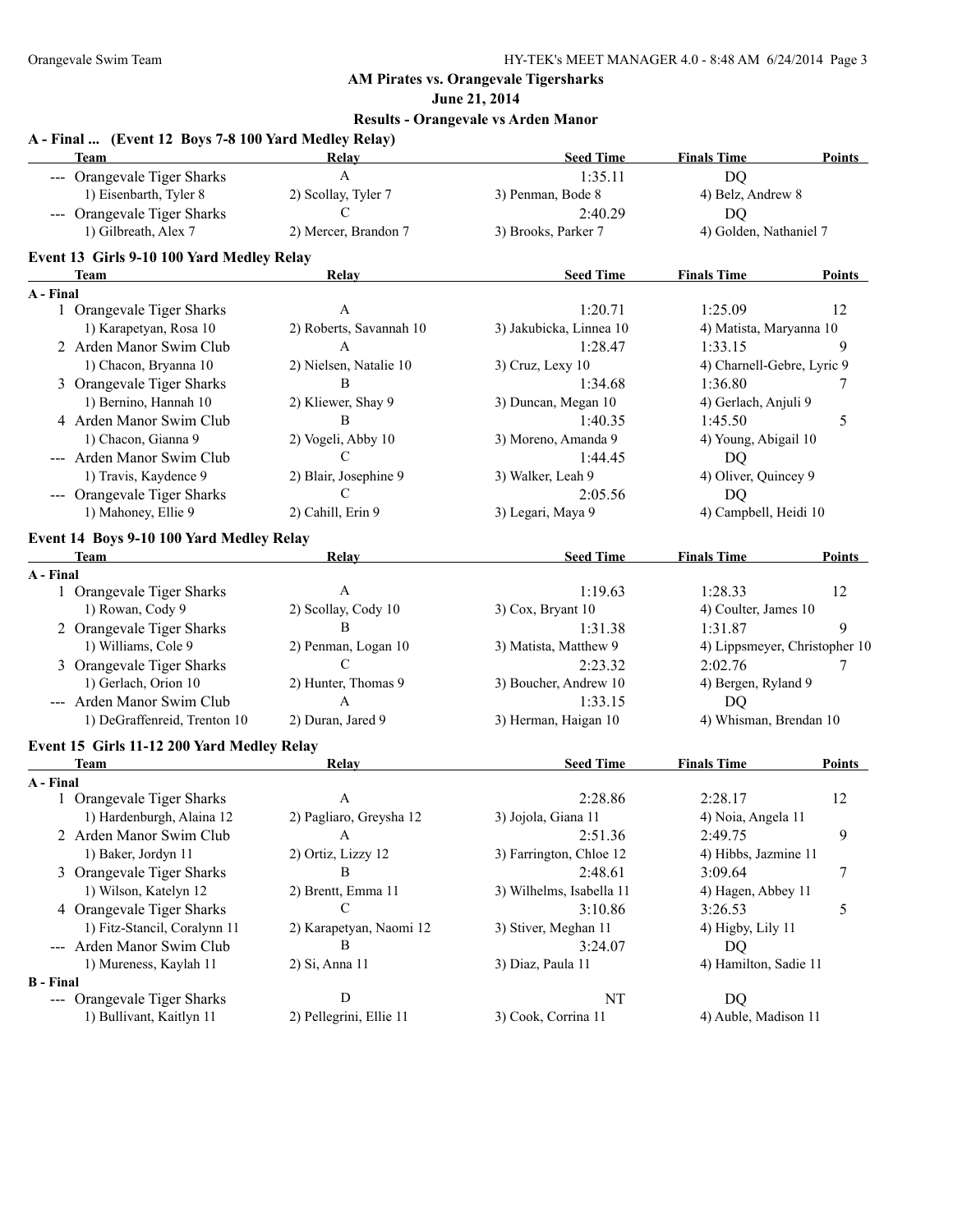**June 21, 2014**

## **Results - Orangevale vs Arden Manor**

## **Event 16 Boys 11-12 200 Yard Medley Relay**

| Team                                       | <b>Relay</b>                  | <b>Seed Time</b>     | <b>Finals Time</b>     | <b>Points</b> |
|--------------------------------------------|-------------------------------|----------------------|------------------------|---------------|
| A - Final                                  |                               |                      |                        |               |
| 1 Orangevale Tiger Sharks                  | $\boldsymbol{A}$              | 2:45.81              | 2:50.40                | 12            |
| 1) Beil, Kris 12                           | 2) Kliewer, Evan 12           | 3) Stiver, Daniel 12 | 4) Jakubicki, Lukas 12 |               |
| 2 Arden Manor Swim Club                    | A                             | 3:04.51              | 3:01.64                | 9             |
| 1) Henry, Kyle 12                          | 2) Chacon, Carlo 12           | 3) Chacon, Julian 12 | 4) Clay, Dustin 12     |               |
| Event 17 Girls 13-14 200 Yard Medley Relay |                               |                      |                        |               |
| Team                                       | Relay                         | <b>Seed Time</b>     | <b>Finals Time</b>     | Points        |
| A - Final                                  |                               |                      |                        |               |
| 1 Orangevale Tiger Sharks                  | $\boldsymbol{A}$              | 2:39.00              | 2:40.18                | 12            |
| 1) Fish, Grace 13                          | 2) Boe, Taylor 14             | 3) Hoppes, Anne 13   | 4) Stinson, Amanda 13  |               |
| Event 18 Girls 13-14 200 Yard Medley Relay |                               |                      |                        |               |
| Team                                       | Relay                         | <b>Seed Time</b>     | <b>Finals Time</b>     | Points        |
| A - Final                                  |                               |                      |                        |               |
| 1 Orangevale Tiger Sharks                  | $\mathbf{A}$                  | 2:31.39              | 2:32.23                |               |
| 1) Boe, Jacob 13                           | 2) Cox, Alex 14               | 3) Dill, Arthur 14   | 4) Dill, Laroy 13      |               |
| Event 18 Boys 13-14 200 Yard Medley Relay  |                               |                      |                        |               |
| <b>Team</b>                                | Relay                         | <b>Seed Time</b>     | <b>Finals Time</b>     | <b>Points</b> |
| A - Final                                  |                               |                      |                        |               |
| 1 Orangevale Tiger Sharks                  | A                             | 2:31.39              | 2:32.23                |               |
| 1) Boe, Jacob 13                           | 2) Cox, Alex 14               | 3) Dill, Arthur 14   | 4) Dill, Laroy 13      |               |
| Event 18 Mixed 13-14 200 Yard Medley Relay |                               |                      |                        |               |
| <b>Team</b>                                | Relay                         | <b>Seed Time</b>     | <b>Finals Time</b>     | <b>Points</b> |
| A - Final                                  |                               |                      |                        |               |
| 1 Orangevale Tiger Sharks                  | $\mathbf{A}$                  | 2:31.39              | 2:32.23                |               |
| 1) Boe, Jacob M13                          | 2) Cox, Alex M14              | 3) Dill, Arthur M14  | 4) Dill, Laroy M13     |               |
| Event 21 Girls 6 & Under 25 Yard Freestyle |                               |                      |                        |               |
| Name                                       | Age Team                      | <b>Seed Time</b>     | <b>Finals Time</b>     | <b>Points</b> |
| A - Final                                  |                               |                      |                        |               |
| 1 Kusz, Natalia                            | 6 Orangevale Tiger Sharks     | 29.95                | 30.65                  | 9             |
| 2 Kaufert, Kolby                           | Orangevale Tiger Sharks<br>6  | 36.28                | 31.61                  | 7             |
| 3 Tran, Sarah                              | Orangevale Tiger Sharks<br>5. | 35.64                | 36.43                  | 6             |
| 4 Robinson, Esther                         | Arden Manor Swim Club<br>5.   | 44.19                | 44.98                  | 5             |
| 5 DeGraffenreid, Emily                     | Arden Manor Swim Club<br>6    | 55.28                | 51.84                  | 4             |
| 6 Diaz, Betzy                              | 6 Arden Manor Swim Club       | 55.13                | 56.51                  | 3             |
| <b>B</b> - Final                           |                               |                      |                        |               |
| 9 English, Isabel                          | 6 Orangevale Tiger Sharks     | 40.85                | 35.06                  |               |
| 10 Gier, Katelyn                           | Orangevale Tiger Sharks<br>6  | 41.93                | 41.10                  |               |
| 11 Rowan, Emma                             | Orangevale Tiger Sharks<br>6  | 50.27                | 41.18                  |               |
| Alva, Giverny<br>12                        | Arden Manor Swim Club<br>5    | 1:38.00              | 47.53                  |               |
| 13 Charnell-Cruz, Legend                   | Arden Manor Swim Club<br>5    | 1:21.59              | 1:09.53                |               |
| 14 Caminata, Olivia                        | Arden Manor Swim Club<br>5.   | 2:00.58              | 1:44.57                |               |
| Event 22 Boys 6 & Under 25 Yard Freestyle  |                               |                      |                        |               |
| Name                                       | Age Team                      | <b>Seed Time</b>     | <b>Finals Time</b>     | <b>Points</b> |
| A - Final                                  |                               |                      |                        |               |
| 1 Tu, Ryan                                 | 6 Arden Manor Swim Club       | 28.07                | 24.16                  | 9             |
| 2 Puryear, Will                            | Orangevale Tiger Sharks<br>6  | 30.76                | 31.29                  | 7             |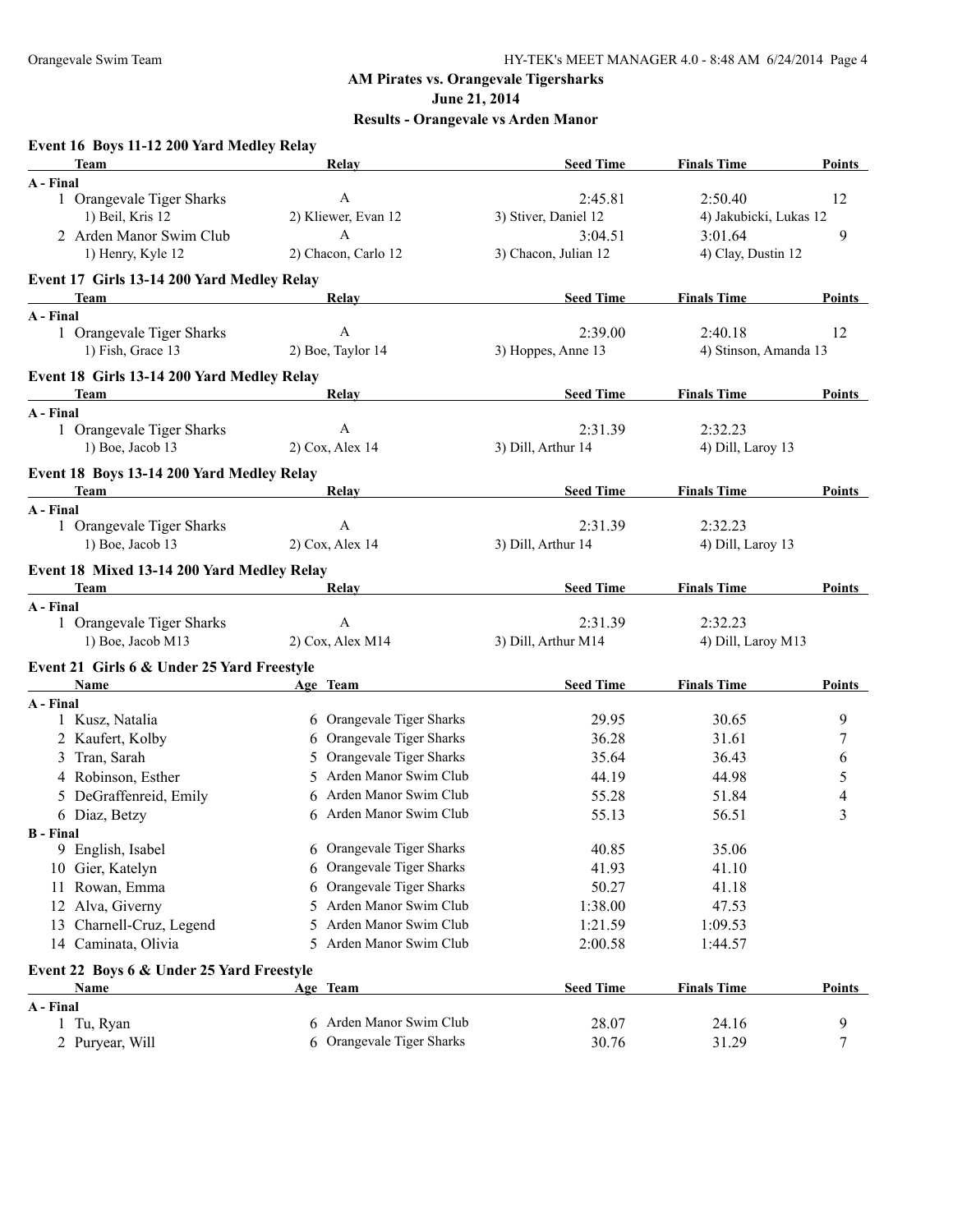**June 21, 2014**

## **Results - Orangevale vs Arden Manor**

#### **A - Final ... (Event 22 Boys 6 & Under 25 Yard Freestyle)**

|                  | <b>Name</b>                          |    | Age Team                  | <b>Seed Time</b> | <b>Finals Time</b> | <b>Points</b> |
|------------------|--------------------------------------|----|---------------------------|------------------|--------------------|---------------|
|                  | 3 Jones, Cooper                      |    | 5 Arden Manor Swim Club   | 40.60            | 35.77              | 6             |
|                  | 4 Stanbach, Everett                  | 5  | Orangevale Tiger Sharks   | 37.28            | 38.56              | 5             |
|                  | 5 Penman, Wyatt                      | 5  | Orangevale Tiger Sharks   | 37.17            | 42.75              | 4             |
|                  | 6 Clark, Riley                       | 5. | Arden Manor Swim Club     | 1:06.17          | 56.67              | 3             |
| <b>B</b> - Final |                                      |    |                           |                  |                    |               |
|                  | 9 Golden, Brayden                    | 5  | Orangevale Tiger Sharks   | 40.58            | 44.08              |               |
|                  | 10 Posehn, Max                       | 5  | Arden Manor Swim Club     | <b>NT</b>        | 50.86              |               |
|                  | 11 Lazaga, Jaden                     | 5. | Arden Manor Swim Club     | 1:29.40          | 1:06.07            |               |
|                  | 12 Kiambati, Mbaria                  |    | 4 Arden Manor Swim Club   | 2:20.00          | 1:18.83            |               |
| C - Final        |                                      |    |                           |                  |                    |               |
|                  | 17 Belz, Anthony                     | 5. | Orangevale Tiger Sharks   | 42.65            | 38.27              |               |
|                  | 18 Stratton, Wyatt                   | 5  | Orangevale Tiger Sharks   | 49.58            | 39.75              |               |
|                  | 19 Tran, Nicolas                     | 6  | Orangevale Tiger Sharks   | 41.95            | 41.86              |               |
|                  | 20 Bain, Jacoby                      | 5  | Orangevale Tiger Sharks   | 1:05.71          | 1:03.15            |               |
|                  | 21 Penman, Noah                      |    | 4 Orangevale Tiger Sharks | 1:00.17          | 1:03.52            |               |
|                  | Event 23 Girls 7-8 25 Yard Freestyle |    |                           |                  |                    |               |
|                  | Name                                 |    | Age Team                  | <b>Seed Time</b> | <b>Finals Time</b> | <b>Points</b> |
| A - Final        |                                      |    |                           |                  |                    |               |
|                  | 1 Hardenburgh, Ayla                  |    | Orangevale Tiger Sharks   | 17.56            | 18.91              | 9             |
|                  | 2 Nelson, Siobhan                    | 8  | Arden Manor Swim Club     | 23.50            | 20.86              | 7             |
|                  | 3 Petersen, Julia                    | 8  | Orangevale Tiger Sharks   | 20.44            | 21.05              | 6             |
|                  | 4 Tran, Theresa                      | 8  | Orangevale Tiger Sharks   | 20.67            | 22.13              | 5             |
|                  | 5 Forsythe, Audrey                   |    | Arden Manor Swim Club     | 29.10            | 29.33              | 4             |
|                  | 6 Lazaga, Anna                       | 7  | Arden Manor Swim Club     | 29.00            | 29.45              | 3             |
| <b>B</b> - Final |                                      |    |                           |                  |                    |               |
|                  | 9 Alvarez Tostado, Mia               | 7  | Orangevale Tiger Sharks   | 21.13            | 19.01              |               |
|                  | 10 Edney, Marissa                    | 8  | Arden Manor Swim Club     | NT               | 19.76              |               |
|                  | 11 Roberts, Shelbie                  | 8  | Orangevale Tiger Sharks   | 22.33            | 21.91              |               |
|                  | 12 Roberts, Payton                   |    | Orangevale Tiger Sharks   | 21.25            | 22.60              |               |
|                  | 13 Diaz, Lily                        |    | Arden Manor Swim Club     | 44.08            | 35.92              |               |
|                  | 14 Caminata, Madison                 |    | Arden Manor Swim Club     | 50.96            | 46.99              |               |
| C - Final        |                                      |    |                           |                  |                    |               |
|                  | 17 Ehrhart, Kenzie                   | 7  | Orangevale Tiger Sharks   | 24.49            | 22.48              |               |
|                  | *18 Bergen, Kylie                    | 7  | Orangevale Tiger Sharks   | 26.25            | 24.03              |               |
|                  | *18 Bernino, Lucy                    |    | Orangevale Tiger Sharks   | 23.16            | 24.03              |               |
|                  | 20 Ehrhart, Kate                     | 7  | Orangevale Tiger Sharks   | 25.19            | 24.38              |               |
|                  | 21 Hartwick, Sara                    |    | 7 Orangevale Tiger Sharks | 24.87            | 24.99              |               |
| D - Final        |                                      |    |                           |                  |                    |               |
|                  | 25 Pardo, Madalyn                    |    | 8 Orangevale Tiger Sharks | 33.59            | 30.42              |               |
|                  | 26 King, Olivia                      |    | Orangevale Tiger Sharks   | 36.33            | 36.20              |               |
|                  | --- Sample, Hannah                   |    | 8 Orangevale Tiger Sharks | 30.37            | DQ                 |               |
|                  | Event 24 Boys 7-8 25 Yard Freestyle  |    |                           |                  |                    |               |
|                  | <b>Name</b>                          |    | Age Team                  | <b>Seed Time</b> | <b>Finals Time</b> | <b>Points</b> |
| A - Final        |                                      |    |                           |                  |                    |               |
|                  | 1 Penman, Bode                       |    | Orangevale Tiger Sharks   | 19.04            | 18.73              | 9             |
|                  | 2 Bain, Riley                        |    | Orangevale Tiger Sharks   | 21.80            | 19.36              | 7             |
|                  | 3 Belz, Andrew                       |    | Orangevale Tiger Sharks   | 20.18            | 19.40              | 6             |
|                  | 4 Campbel, Josiah                    | 7  | Arden Manor Swim Club     | 32.22            | 26.35              | 5             |
|                  | 5 McWilliams, Orion                  |    | Arden Manor Swim Club     | 31.03            | 27.63              | 4             |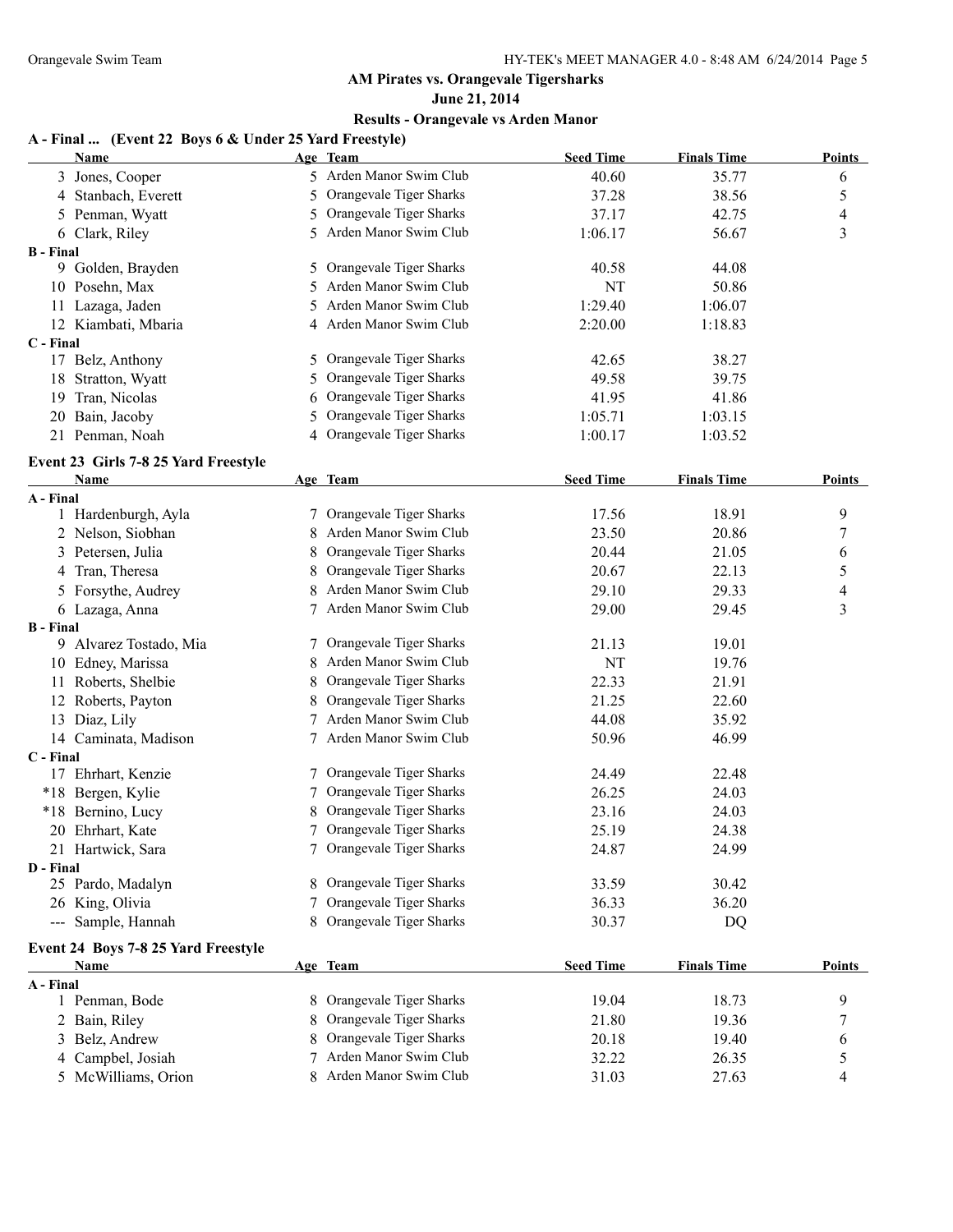## **June 21, 2014**

## **Results - Orangevale vs Arden Manor**

## **A - Final ... (Event 24 Boys 7-8 25 Yard Freestyle)**

| <b>Name</b>                           |    | Age Team                   | <b>Seed Time</b> | <b>Finals Time</b> | <b>Points</b>  |
|---------------------------------------|----|----------------------------|------------------|--------------------|----------------|
| 6 Posehn, Nico                        |    | 8 Arden Manor Swim Club    | 34.94            | 28.22              | 3              |
| <b>B</b> - Final                      |    |                            |                  |                    |                |
| 9 Petersen, Nicholas                  |    | 7 Orangevale Tiger Sharks  | 21.93            | 24.02              |                |
| 10 Golden, Nathaniel                  |    | Orangevale Tiger Sharks    | 27.44            | 25.53              |                |
| 11 Cook, Micah                        |    | 7 Orangevale Tiger Sharks  | 26.69            | 27.61              |                |
| 12 Ramirez, Anthony                   |    | 7 Arden Manor Swim Club    | 36.26            | 32.88              |                |
| 13 Coats, Dorian                      | 8. | Arden Manor Swim Club      | NT               | 37.61              |                |
| 14 Alva, Julius                       |    | 7 Arden Manor Swim Club    | 45.88            | 55.90              |                |
| C - Final                             |    |                            |                  |                    |                |
| 17 Brooks, Parker                     |    | 7 Orangevale Tiger Sharks  | 29.61            | 24.00              |                |
| 18 Gerlach, Elijah                    | 7  | Orangevale Tiger Sharks    | 30.00            | 28.06              |                |
| 19 Boucher, Holden                    |    | Orangevale Tiger Sharks    | 33.35            | 28.65              |                |
| 20 King, Taylor                       |    | Orangevale Tiger Sharks    | 35.08            | 35.58              |                |
| 21 Williams, Connor                   |    | 7 Orangevale Tiger Sharks  | 34.88            | 37.94              |                |
| D - Final                             |    |                            |                  |                    |                |
| 25 Camden, Sean                       |    | 7 Orangevale Tiger Sharks  | NT               | 26.95              |                |
| 26 Gilbreath, Alex                    | 7  | Orangevale Tiger Sharks    | 37.31            | 31.03              |                |
| 27 Mercer, Brandon                    | 7  | Orangevale Tiger Sharks    | 38.25            | 32.37              |                |
| 28 Wilderman, Zachary                 |    | Orangevale Tiger Sharks    | 35.10            | 32.92              |                |
| Event 25 Girls 9-10 25 Yard Freestyle |    |                            |                  |                    |                |
| <b>Name</b>                           |    | Age Team                   | <b>Seed Time</b> | <b>Finals Time</b> | <b>Points</b>  |
| A - Final                             |    |                            |                  |                    |                |
| 1 Karapetyan, Rosa                    |    | 10 Orangevale Tiger Sharks | 18.27            | 17.73              | 9              |
| 2 Duncan, Megan                       |    | 10 Orangevale Tiger Sharks | 19.30            | 18.23              | 7              |
| 3 Charnell-Gebre, Lyric               | 9. | Arden Manor Swim Club      | 19.20            | 18.29              | 6              |
| 4 Gerlach, Anjuli                     | 9. | Orangevale Tiger Sharks    | 19.50            | 21.53              | 5              |
| 5 Moreno, Amanda                      | 9. | Arden Manor Swim Club      | 23.66            | 24.85              | $\overline{4}$ |
| 6 Blair, Josephine                    | 9. | Arden Manor Swim Club      | 23.28            | 25.99              | $\mathfrak{Z}$ |
| <b>B</b> - Final                      |    |                            |                  |                    |                |
| 9 Campbell, Heidi                     |    | 10 Orangevale Tiger Sharks | 22.75            | 21.58              |                |
| 10 Kliewer, Shay                      |    | 9 Orangevale Tiger Sharks  | 20.92            | 22.84              |                |
| 11 Legari, Maya                       |    | 9 Orangevale Tiger Sharks  | 25.15            | 23.65              |                |
| 12 Clay, Olivia                       |    | 9 Arden Manor Swim Club    | 31.08            | 24.95              |                |
| 13 Oliver, Quincey                    |    | 9 Arden Manor Swim Club    | NT               | 26.57              |                |
| C - Final                             |    |                            |                  |                    |                |
| 17 Walker, Leah                       |    | 9 Arden Manor Swim Club    | NT               | 21.96              |                |
| 18 Cahill, Erin                       |    | 9 Orangevale Tiger Sharks  | 28.69            | 29.87              |                |
| 19 Mahoney, Ellie                     |    | 9 Orangevale Tiger Sharks  | 35.33            | 32.76              |                |
| Event 26 Boys 9-10 25 Yard Freestyle  |    |                            |                  |                    |                |
| Name                                  |    | Age Team                   | <b>Seed Time</b> | <b>Finals Time</b> | <b>Points</b>  |
| A - Final                             |    |                            |                  |                    |                |
| 1 Scollay, Cody                       |    | 10 Orangevale Tiger Sharks | 16.09            | 16.34              | 9              |
| *2 Coulter, James                     |    | 10 Orangevale Tiger Sharks | 17.18            | 18.30              | 6.50           |
| *2 Whisman, Brendan                   |    | 10 Arden Manor Swim Club   | 19.73            | 18.30              | 6.50           |
| 4 Cox, Bryant                         |    | 10 Orangevale Tiger Sharks | 18.15            | 19.37              | 5              |
| 5 Herman, Haigan                      |    | 10 Arden Manor Swim Club   | 26.53            | 24.95              | $\overline{4}$ |
| 6 Crady, Phillip                      |    | 10 Arden Manor Swim Club   | 29.47            | 31.08              | 3              |
| <b>B</b> - Final                      |    |                            |                  |                    |                |
| 9 Matista, Matthew                    |    | 9 Orangevale Tiger Sharks  | 20.46            | 18.94              |                |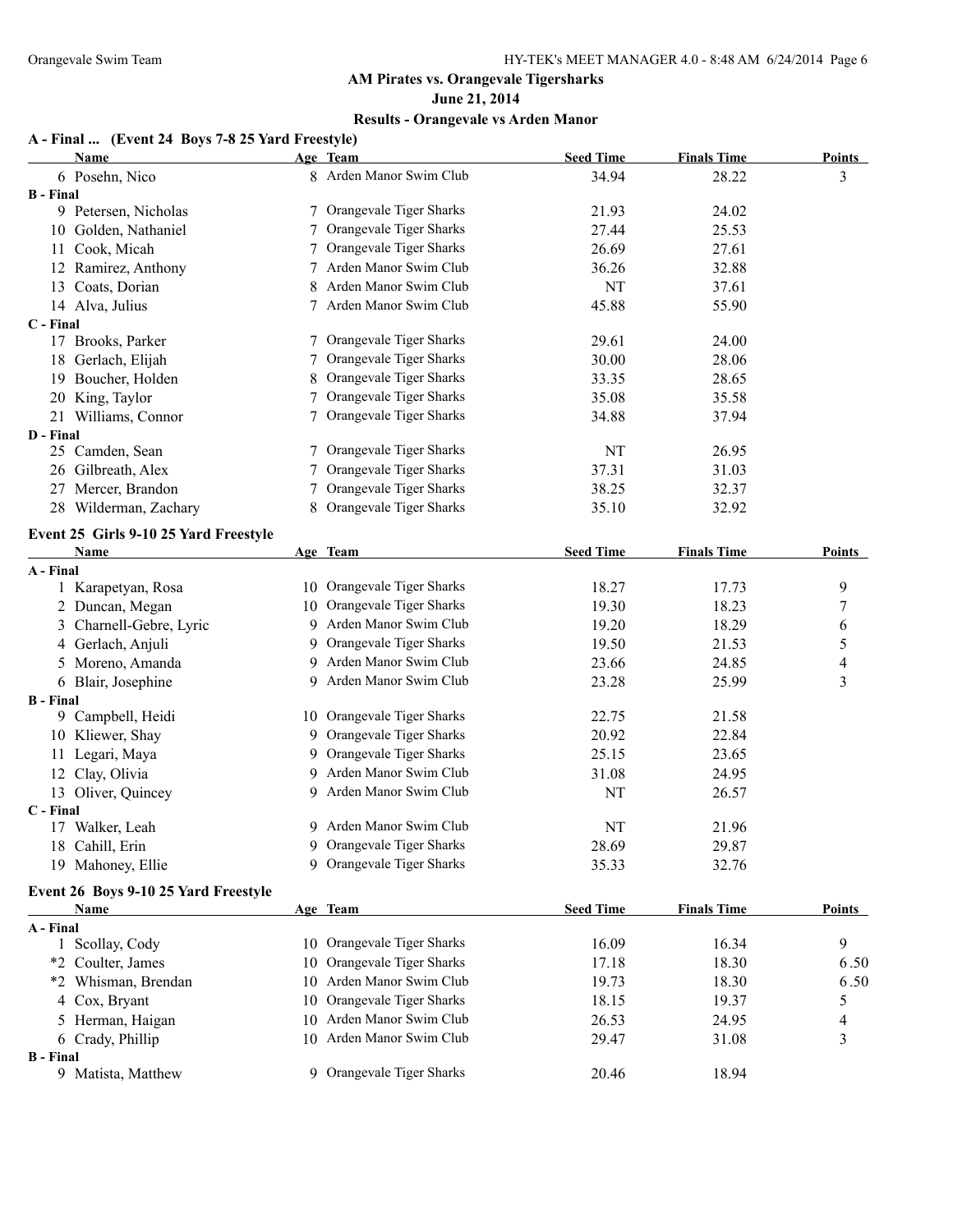**June 21, 2014**

## **Results - Orangevale vs Arden Manor**

#### **B - Final ... (Event 26 Boys 9-10 25 Yard Freestyle)**

|                  | <b>Name</b>                            | Age Team                   | <b>Seed Time</b> | <b>Finals Time</b> | Points           |
|------------------|----------------------------------------|----------------------------|------------------|--------------------|------------------|
|                  | 10 Lippsmeyer, Christopher             | 10 Orangevale Tiger Sharks | 20.52            | 20.82              |                  |
|                  | *11 Bergen, Ryland                     | 9 Orangevale Tiger Sharks  | 25.03            | 22.53              |                  |
|                  | *11 Gerlach, Orion                     | 10 Orangevale Tiger Sharks | 25.22            | 22.53              |                  |
|                  | 13 Hunter, Thomas                      | 9 Orangevale Tiger Sharks  | 20.99            | 23.33              |                  |
|                  | 14 Begley, Zane                        | 9 Orangevale Tiger Sharks  | 25.88            | 28.89              |                  |
| C - Final        |                                        |                            |                  |                    |                  |
|                  | 17 Savage, Rylee                       | 10 Orangevale Tiger Sharks | 27.41            | 25.88              |                  |
|                  | 18 Wilderman, Andrew                   | 9 Orangevale Tiger Sharks  | 27.86            | 26.88              |                  |
|                  | 19 Boucher, Andrew                     | 10 Orangevale Tiger Sharks | 44.10            | 28.66              |                  |
|                  | Event 27 Girls 11-12 50 Yard Freestyle |                            |                  |                    |                  |
|                  | <b>Name</b>                            | Age Team                   | <b>Seed Time</b> | <b>Finals Time</b> | <b>Points</b>    |
| A - Final        |                                        |                            |                  |                    |                  |
|                  | 1 Pagliaro, Greysha                    | 12 Orangevale Tiger Sharks | 31.33            | 31.46              | 9                |
|                  | 2 Noia, Angela                         | 11 Orangevale Tiger Sharks | 32.85            | 34.00              | $\boldsymbol{7}$ |
|                  | 3 Farrington, Chloe                    | 12 Arden Manor Swim Club   | 36.41            | 36.10              | 6                |
|                  | 4 Baker, Jordyn                        | 11 Arden Manor Swim Club   | 38.57            | 36.44              | 5                |
|                  | 5 Wilson, Katelyn                      | 12 Orangevale Tiger Sharks | 37.26            | 37.74              | 4                |
|                  | 6 Hibbs, Jazmine                       | 11 Arden Manor Swim Club   | 38.92            | 39.03              | 3                |
| <b>B</b> - Final |                                        |                            |                  |                    |                  |
|                  | 9 Brentt, Emma                         | 11 Orangevale Tiger Sharks | 39.18            | 37.51              |                  |
|                  | 10 Mureness, Kaylah                    | 11 Arden Manor Swim Club   | 44.80            | 40.29              |                  |
|                  | 11 Higby, Lily                         | 11 Orangevale Tiger Sharks | 38.37            | 40.95              |                  |
|                  | 12 Hamilton, Sadie                     | 11 Arden Manor Swim Club   | 44.11            | 41.34              |                  |
|                  | 13 Diaz, Paula                         | 11 Arden Manor Swim Club   | 44.06            | 45.57              |                  |
| C - Final        |                                        |                            |                  |                    |                  |
|                  | 17 Pellegrini, Ellie                   | 11 Orangevale Tiger Sharks | 40.25            | 39.34              |                  |
|                  | 18 Stiver, Meghan                      | 11 Orangevale Tiger Sharks | 40.48            | 41.74              |                  |
|                  | 19 Fitz-Stancil, Coralynn              | 11 Orangevale Tiger Sharks | 40.10            | 43.33              |                  |
|                  | 20 Whisman, Meredith                   | 11 Arden Manor Swim Club   | 46.40            | 43.90              |                  |
|                  | 21 Si, Anna                            | 11 Arden Manor Swim Club   | 49.52            | 45.30              |                  |
| D - Final        |                                        |                            |                  |                    |                  |
|                  | 25 Bullivant, Kaitlyn                  | 11 Orangevale Tiger Sharks | 40.53            | 42.17              |                  |
|                  | 26 Ray, Hailey                         | 12 Arden Manor Swim Club   | 51.69            | 44.10              |                  |
|                  | 27 Karapetyan, Naomi                   | 12 Orangevale Tiger Sharks | 45.69            | 44.75              |                  |
|                  | 28 Cook, Corrina                       | 11 Orangevale Tiger Sharks | 46.06            | 48.53              |                  |
|                  | 29 Maina, Purity                       | 11 Arden Manor Swim Club   | NT               | 55.76              |                  |
| E - Final        |                                        |                            |                  |                    |                  |
|                  | 33 Auble, Madison                      | 11 Orangevale Tiger Sharks | 48.59            | 49.50              |                  |
|                  | 34 Hagen, Abbey                        | 11 Orangevale Tiger Sharks | 54.34            | 53.92              |                  |
|                  | 35 Kusz, Wiktoria                      | 11 Orangevale Tiger Sharks | 1:01.94          | 1:05.48            |                  |
|                  | Event 28 Boys 11-12 50 Yard Freestyle  |                            |                  |                    |                  |

|           | <b>Name</b>        | Age Team                   | <b>Seed Time</b> | <b>Finals Time</b> | <b>Points</b> |
|-----------|--------------------|----------------------------|------------------|--------------------|---------------|
| A - Final |                    |                            |                  |                    |               |
|           | 1 Stiver, Daniel   | 12 Orangevale Tiger Sharks | 33.59            | 30.58              |               |
|           | 2 Chacon, Carlo    | 12 Arden Manor Swim Club   | 33.67            | 32.26              |               |
|           | 3 Beil, Kris       | 12 Orangevale Tiger Sharks | 35.24            | 34.89              | b             |
|           | 4 Jakubicki, Lukas | 12 Orangevale Tiger Sharks | 35.84            | 38.52              |               |
|           | 5 Clay, Dustin     | 12 Arden Manor Swim Club   | 39.48            | 40.60              | 4             |
|           | 6 Clay, Aidan      | Arden Manor Swim Club      | 1:02.05          | 1:00.04            |               |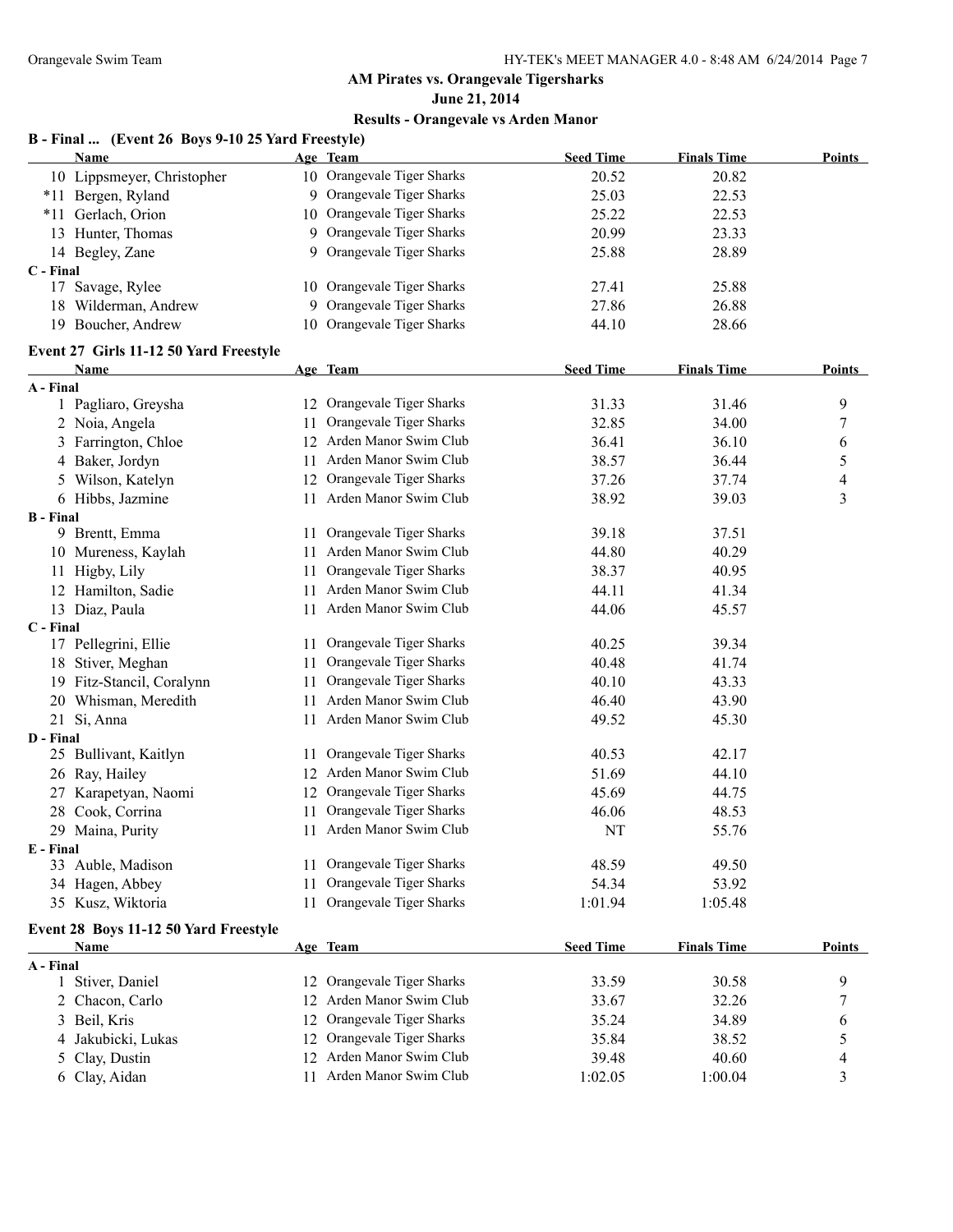**June 21, 2014**

|                      | B - Final  (Event 28 Boys 11-12 50 Yard Freestyle) |   |                            |                  |                    |                |
|----------------------|----------------------------------------------------|---|----------------------------|------------------|--------------------|----------------|
|                      | Name                                               |   | Age Team                   | <b>Seed Time</b> | <b>Finals Time</b> | Points         |
| <b>B</b> - Final     |                                                    |   |                            |                  |                    |                |
|                      | 9 Campbell, Quinn                                  |   | 12 Orangevale Tiger Sharks | 41.85            | 40.89              |                |
|                      | 10 Olalde, Gabriel                                 |   | 11 Orangevale Tiger Sharks | 47.40            | 44.64              |                |
|                      | 11 Coats, William                                  |   | 11 Arden Manor Swim Club   | NT               | 56.90              |                |
|                      | Event 29 Girls 13-14 50 Yard Freestyle             |   |                            |                  |                    |                |
|                      | <b>Name</b>                                        |   | Age Team                   | <b>Seed Time</b> | <b>Finals Time</b> | <b>Points</b>  |
| A - Final            |                                                    |   |                            |                  |                    |                |
|                      | 1 Chacon, Aryanna                                  |   | 14 Arden Manor Swim Club   | 34.96            | 32.09              | 9              |
|                      | 2 Boe, Taylor                                      |   | 14 Orangevale Tiger Sharks | 30.96            | 32.59              | 7              |
|                      | 3 Fish, Grace                                      |   | 13 Orangevale Tiger Sharks | 56.80            | 36.84              | 6              |
|                      | 4 Olalde, Desia                                    |   | 14 Orangevale Tiger Sharks | 47.23            | 46.04              | 5              |
|                      | Event 30 Boys 13-14 50 Yard Freestyle              |   |                            |                  |                    |                |
|                      | Name                                               |   | Age Team                   | <b>Seed Time</b> | <b>Finals Time</b> | <b>Points</b>  |
| A - Final            |                                                    |   |                            |                  |                    |                |
|                      | 1 Dill, Arthur                                     |   | 14 Orangevale Tiger Sharks | 28.74            | 28.22              | 9              |
|                      | 2 Cauley, Kevin                                    |   | 13 Arden Manor Swim Club   | 37.92            | 34.45              | 7              |
|                      | 3 Putnam, Evan                                     |   | 13 Arden Manor Swim Club   | 37.87            | 34.46              | 6              |
|                      | 4 Dill, Laroy                                      |   | 13 Orangevale Tiger Sharks | 43.53            | 41.73              | 5              |
|                      | 5 Wilderman, Chris                                 |   | 13 Orangevale Tiger Sharks | 45.98            | 42.71              | 4              |
|                      | 6 Mahoney, Ben                                     |   | 14 Orangevale Tiger Sharks | 52.94            | 48.98              | 3              |
|                      | Event 31 Girls 15-18 50 Yard Freestyle             |   |                            |                  |                    |                |
|                      | Name                                               |   | Age Team                   | <b>Seed Time</b> | <b>Finals Time</b> | <b>Points</b>  |
| A - Final            |                                                    |   |                            |                  |                    |                |
|                      | 1 Emanuels, Mykal                                  |   | 15 Arden Manor Swim Club   | NT               | 31.45              | 9              |
|                      | 2 Young, Lilian                                    |   | 15 Arden Manor Swim Club   | 49.79            | 37.42              | 7              |
|                      | Event 32 Boys 15-18 50 Yard Freestyle              |   |                            |                  |                    |                |
|                      | <b>Name</b>                                        |   | Age Team                   | <b>Seed Time</b> | <b>Finals Time</b> | <b>Points</b>  |
| A - Final            |                                                    |   |                            |                  |                    |                |
|                      | 1 Liaghat, Armon                                   |   | 16 Orangevale Tiger Sharks | 32.04            | 30.26              | 9              |
|                      | Event 33 Girls 6 & Under 25 Yard Backstroke        |   |                            |                  |                    |                |
|                      | Name                                               |   | Age Team                   | <b>Seed Time</b> | <b>Finals Time</b> | <b>Points</b>  |
| A - Final            |                                                    |   |                            |                  |                    |                |
|                      | 1 Kaufert, Kolby                                   |   | 6 Orangevale Tiger Sharks  | 33.56            | 35.08              | 9              |
|                      | 2 Kusz, Natalia                                    |   | 6 Orangevale Tiger Sharks  | 33.39            | 36.07              | $\overline{7}$ |
|                      | 3 Robinson, Esther                                 |   | 5 Arden Manor Swim Club    | 1:00.00          | 47.02              | 6              |
|                      | 4 Diaz, Betzy                                      | 6 | Arden Manor Swim Club      | 56.59            | 54.21              | 5              |
|                      | DeGraffenreid, Emily                               | 6 | Arden Manor Swim Club      | 1:06.50          | DQ                 |                |
| $\sim$ $\sim$ $\sim$ | Gier, Katelyn                                      |   | 6 Orangevale Tiger Sharks  | 40.93            | DQ                 |                |
| <b>B</b> - Final     |                                                    |   |                            |                  |                    |                |
|                      | 9 Tran, Sarah                                      | 5 | Orangevale Tiger Sharks    | 46.49            | 43.84              |                |
|                      | 10 English, Isabel                                 | 6 | Orangevale Tiger Sharks    | 45.85            | 46.39              |                |
|                      | 11 Rowan, Emma                                     | 6 | Orangevale Tiger Sharks    | 1:13.74          | 50.91              |                |
|                      | 12 Alva, Giverny                                   | 5 | Arden Manor Swim Club      | 2:52.48          | 1:41.45            |                |
| 13                   | Caminata, Olivia                                   | 5 | Arden Manor Swim Club      | NT               | 1:55.90            |                |
|                      | --- Charnell-Cruz, Legend                          |   | 5 Arden Manor Swim Club    | 1:43.74          | DQ                 |                |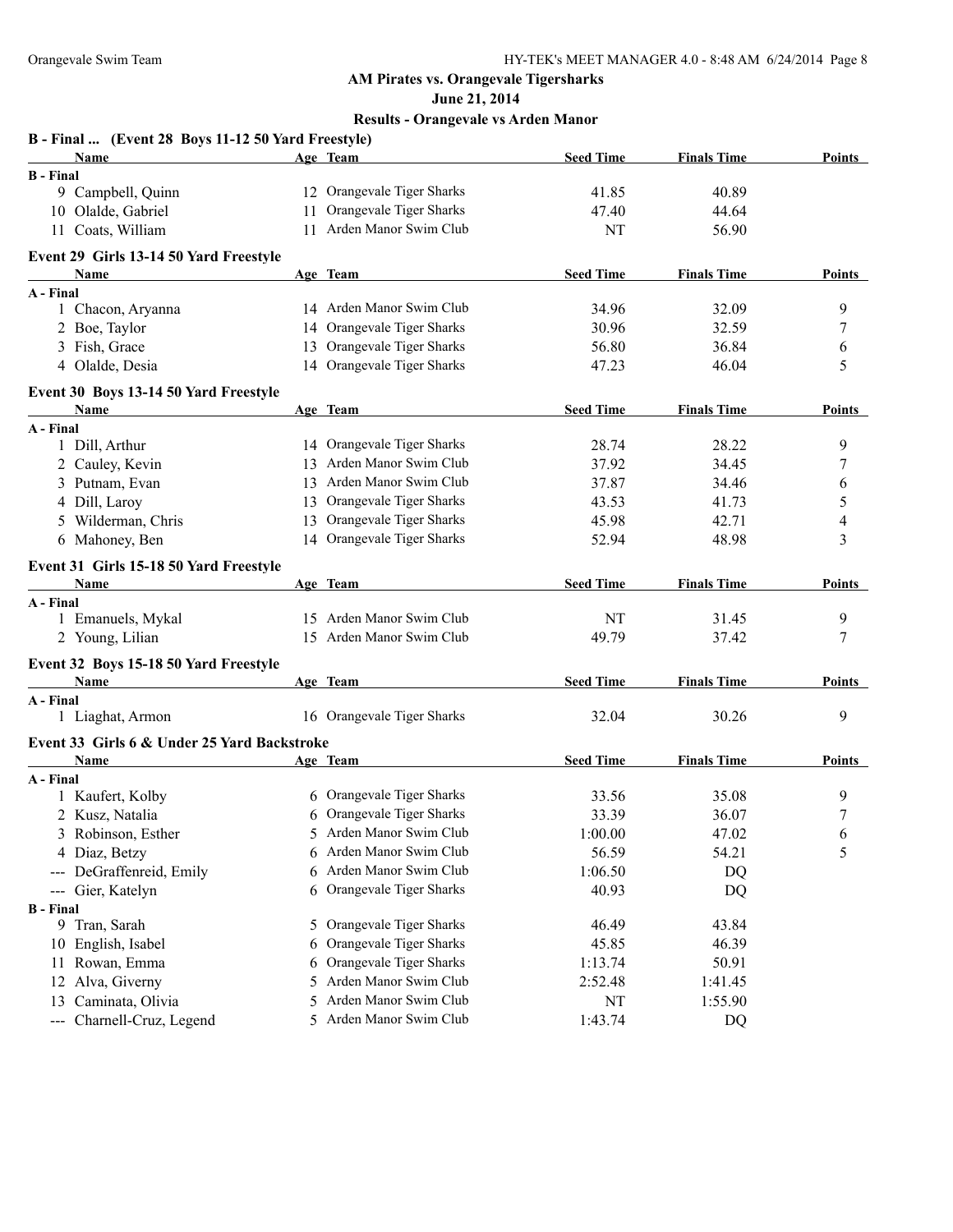**June 21, 2014**

#### **Results - Orangevale vs Arden Manor**

## **Event 34 Boys 6 & Under 25 Yard Backstroke**

|                  | <b>Name</b>                           |    | Age Team                  | <b>Seed Time</b> | <b>Finals Time</b> | <b>Points</b> |
|------------------|---------------------------------------|----|---------------------------|------------------|--------------------|---------------|
| A - Final        |                                       |    |                           |                  |                    |               |
|                  | 1 Puryear, Will                       |    | 6 Orangevale Tiger Sharks | 28.87            | 29.55              | 9             |
|                  | 2 Tu, Ryan                            |    | 6 Arden Manor Swim Club   | 31.75            | 30.41              | 7             |
|                  | 3 Tran, Nicolas                       |    | Orangevale Tiger Sharks   | 33.03            | 35.55              | 6             |
|                  | 4 Golden, Brayden                     | 5  | Orangevale Tiger Sharks   | 39.32            | 42.00              | 5             |
|                  | 5 Jones, Cooper                       | 5. | Arden Manor Swim Club     | 51.56            | 1:09.99            | 4             |
|                  | --- Clark, Riley                      |    | Arden Manor Swim Club     | 1:14.98          | DQ                 |               |
| <b>B</b> - Final |                                       |    |                           |                  |                    |               |
|                  | 9 Penman, Wyatt                       |    | 5 Orangevale Tiger Sharks | 41.77            | 43.79              |               |
|                  | 10 Posehn, Max                        | 5. | Arden Manor Swim Club     | NT               | 1:22.31            |               |
|                  | --- Kiambati, Mbaria                  |    | Arden Manor Swim Club     | NT               | DQ                 |               |
|                  | --- Lazaga, Jaden                     |    | 5 Arden Manor Swim Club   | 1:25.96          | DQ                 |               |
| C - Final        |                                       |    |                           |                  |                    |               |
|                  | 17 Belz, Anthony                      |    | 5 Orangevale Tiger Sharks | 46.16            | 47.02              |               |
|                  | 18 Stratton, Wyatt                    | 5  | Orangevale Tiger Sharks   | 53.35            | 48.28              |               |
|                  | 19 Stanbach, Everett                  |    | Orangevale Tiger Sharks   | 57.83            | 58.07              |               |
|                  | 20 Penman, Noah                       |    | 4 Orangevale Tiger Sharks | 1:24.70          | 1:19.35            |               |
|                  | Event 35 Girls 7-8 25 Yard Backstroke |    |                           |                  |                    |               |
|                  | Name                                  |    | Age Team                  | <b>Seed Time</b> | <b>Finals Time</b> | <b>Points</b> |
| A - Final        |                                       |    |                           |                  |                    |               |
|                  | 1 Hardenburgh, Ayla                   |    | 7 Orangevale Tiger Sharks | 21.45            | 21.38              | 9             |
|                  | 2 Tran, Theresa                       | 8  | Orangevale Tiger Sharks   | 25.39            | 24.46              | 7             |
|                  | 3 Roberts, Payton                     | 8  | Orangevale Tiger Sharks   | 25.50            | 28.03              | 6             |
|                  | 4 Vogeli, Samantha                    | 8  | Arden Manor Swim Club     | 33.36            | 34.53              | 5             |
|                  | 5 Nielsen, Claire                     | 8  | Arden Manor Swim Club     | 33.87            | 37.06              | 4             |
|                  | 6 Caminata, Madison                   | 7  | Arden Manor Swim Club     | 35.84            | 49.12              | 3             |
| <b>B</b> - Final |                                       |    |                           |                  |                    |               |
|                  | 9 Edney, Marissa                      |    | 8 Arden Manor Swim Club   | NT               | 24.62              |               |
|                  | 10 Bergen, Kylie                      |    | Orangevale Tiger Sharks   | 30.55            | 26.23              |               |
|                  | 11 Alvarez Tostado, Mia               |    | Orangevale Tiger Sharks   | 25.54            | 26.45              |               |
|                  | 12 Diaz, Lily                         |    | 7 Arden Manor Swim Club   | 39.83            | 42.41              |               |
|                  | 13 Nielsen, Renee                     |    | 8 Arden Manor Swim Club   | 36.78            | 42.44              |               |
| C - Final        |                                       |    |                           |                  |                    |               |
|                  | 17 Ehrhart, Kate                      |    | 7 Orangevale Tiger Sharks | 31.82            | 31.30              |               |
|                  | 18 Ehrhart, Kenzie                    |    | Orangevale Tiger Sharks   | 33.98            | 35.69              |               |
|                  | 19 Pardo, Madalyn                     |    | 8 Orangevale Tiger Sharks | 34.30            | 36.49              |               |
|                  | 20 Timonichev, Katelyn                |    | 8 Arden Manor Swim Club   | NT               | 40.37              |               |
| D - Final        |                                       |    |                           |                  |                    |               |
|                  | 25 Hartwick, Sara                     |    | Orangevale Tiger Sharks   | 36.80            | 31.85              |               |
|                  | 26 King, Olivia                       |    | Orangevale Tiger Sharks   | 37.80            | 32.35              |               |
|                  | Event 36 Boys 7-8 25 Yard Backstroke  |    |                           |                  |                    |               |
|                  | Name                                  |    | Age Team                  | <b>Seed Time</b> | <b>Finals Time</b> | <b>Points</b> |
| A - Final        |                                       |    |                           |                  |                    |               |
|                  | 1 Scollay, Tyler                      |    | 7 Orangevale Tiger Sharks | 23.88            | 22.73              | 9             |
|                  | 2 Eisenbarth, Tyler                   | 8  | Orangevale Tiger Sharks   | 21.08            | 23.18              | 7             |
|                  | 3 Penman, Bode                        | 8  | Orangevale Tiger Sharks   | 23.93            | 27.31              | 6             |
|                  | 4 Robinson, Asher                     | 7  | Arden Manor Swim Club     | 29.87            | 27.73              | 5             |
|                  | 5 Posehn, Nico                        |    | 8 Arden Manor Swim Club   | 48.62            | 34.24              | 4             |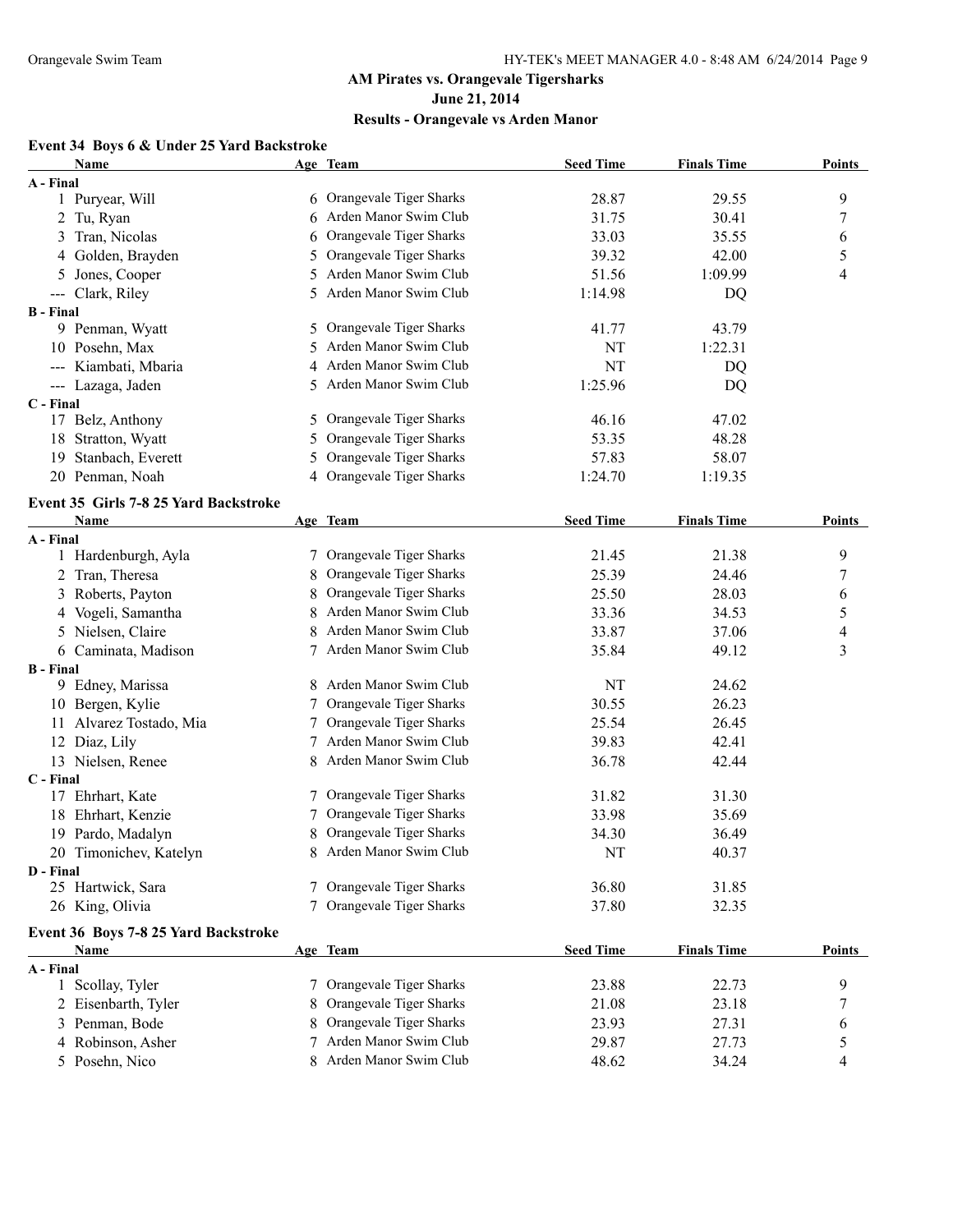**June 21, 2014**

## **Results - Orangevale vs Arden Manor**

#### **A - Final ... (Event 36 Boys 7-8 25 Yard Backstroke)**

|                  | <b>Name</b>                                   |    | Age Team                   | <b>Seed Time</b> | <b>Finals Time</b> | <b>Points</b>            |
|------------------|-----------------------------------------------|----|----------------------------|------------------|--------------------|--------------------------|
|                  | 6 Kobayashi, Yuta                             |    | 7 Arden Manor Swim Club    | 42.58            | 40.48              | 3                        |
| <b>B</b> - Final |                                               |    |                            |                  |                    |                          |
|                  | 9 Belz, Andrew                                | 8  | Orangevale Tiger Sharks    | 28.19            | 26.66              |                          |
|                  | 10 Bain, Riley                                | 8  | Orangevale Tiger Sharks    | 25.52            | 27.14              |                          |
|                  | 11 Alva, Julius                               |    | 7 Arden Manor Swim Club    | 1:33.98          | 1:03.34            |                          |
|                  | 12 Herman, Beckett                            |    | 8 Arden Manor Swim Club    | NT               | 1:07.55            |                          |
| C - Final        |                                               |    |                            |                  |                    |                          |
|                  | 17 Cook, Micah                                | 7  | Orangevale Tiger Sharks    | 32.35            | 30.95              |                          |
|                  | 18 Golden, Nathaniel                          |    | Orangevale Tiger Sharks    | 32.42            | 31.73              |                          |
|                  | 19 Gerlach, Elijah                            |    | Orangevale Tiger Sharks    | 35.32            | 36.26              |                          |
|                  | 20 Coats, Dorian                              |    | 8 Arden Manor Swim Club    | NT               | 58.01              |                          |
| D - Final        |                                               |    |                            |                  |                    |                          |
|                  | 25 Brooks, Parker                             |    | Orangevale Tiger Sharks    | 36.53            | 25.02              |                          |
|                  | 26 Boucher, Holden                            |    | Orangevale Tiger Sharks    | 34.02            | 29.41              |                          |
|                  | 27 Camden, Sean                               |    | Orangevale Tiger Sharks    | NT               | 32.04              |                          |
|                  | 28 Wilderman, Zachary                         | 8  | Orangevale Tiger Sharks    | 44.53            | 33.80              |                          |
| 29               | King, Taylor                                  |    | Orangevale Tiger Sharks    | 56.99            | 41.66              |                          |
|                  | 30 Williams, Connor                           |    | Orangevale Tiger Sharks    | 36.33            | 47.74              |                          |
|                  | Event 37 Girls 9-10 25 Yard Backstroke        |    |                            |                  |                    |                          |
|                  | Name                                          |    | Age Team                   | <b>Seed Time</b> | <b>Finals Time</b> | <b>Points</b>            |
| A - Final        |                                               |    |                            |                  |                    |                          |
|                  | 1 Duncan, Megan                               |    | 10 Orangevale Tiger Sharks | 24.22            | 23.96              | 9                        |
|                  | 2 Chacon, Bryanna                             |    | 10 Arden Manor Swim Club   | 22.48            | 24.08              | 7                        |
|                  | 3 Bernino, Hannah                             |    | 10 Orangevale Tiger Sharks | 22.99            | 24.42              | 6                        |
|                  | 4 Gerlach, Anjuli                             |    | 9 Orangevale Tiger Sharks  | 26.05            | 26.55              | 5                        |
|                  | 5 Blair, Josephine                            | 9. | Arden Manor Swim Club      | 32.44            | 32.15              | 4                        |
|                  | 6 Oliver, Quincey                             |    | 9 Arden Manor Swim Club    | 37.79            | 33.36              | 3                        |
| <b>B</b> - Final |                                               |    |                            |                  |                    |                          |
|                  | 9 Campbell, Heidi                             |    | 10 Orangevale Tiger Sharks | 28.02            | 30.56              |                          |
|                  | 10 Cruz, Lexy                                 |    | 10 Arden Manor Swim Club   | 39.84            | 31.18              |                          |
|                  | 11 Legari, Maya                               |    | 9 Orangevale Tiger Sharks  | 29.35            | 33.00              |                          |
|                  | 12 Mahoney, Ellie                             | 9. | Orangevale Tiger Sharks    | 32.66            | 33.49              |                          |
|                  | 13 Clay, Olivia                               |    | 9 Arden Manor Swim Club    | 40.19            | 36.66              |                          |
| C - Final        |                                               |    |                            |                  |                    |                          |
|                  | 17 Travis, Kaydence                           |    | 9 Arden Manor Swim Club    | NT               | 32.72              |                          |
|                  | 18 Cahill, Erin                               |    | 9 Orangevale Tiger Sharks  | 43.61            | 36.84              |                          |
|                  |                                               |    |                            |                  |                    |                          |
|                  | Event 38 Boys 9-10 25 Yard Backstroke<br>Name |    | Age Team                   | <b>Seed Time</b> | <b>Finals Time</b> | <b>Points</b>            |
| A - Final        |                                               |    |                            |                  |                    |                          |
|                  | 1 Rowan, Cody                                 |    | 9 Orangevale Tiger Sharks  | 20.09            | 21.06              | 9                        |
|                  | 2 Williams, Cole                              | 9  | Orangevale Tiger Sharks    | 21.25            | 22.26              | 7                        |
|                  | 3 Coulter, James                              | 10 | Orangevale Tiger Sharks    | 21.82            | 23.71              | 6                        |
|                  | 4 Whisman, Brendan                            |    | 10 Arden Manor Swim Club   | 33.50            | 25.99              | 5                        |
|                  | 5 Herman, Haigan                              |    | 10 Arden Manor Swim Club   | 39.57            | 33.50              |                          |
|                  |                                               |    | 10 Arden Manor Swim Club   |                  |                    | $\overline{\mathcal{A}}$ |
| <b>B</b> - Final | 6 Crady, Phillip                              |    |                            | 47.84            | 49.53              | 3                        |
|                  | 9 Penman, Logan                               |    | 10 Orangevale Tiger Sharks | 22.36            | 21.66              |                          |
|                  | 10 Lippsmeyer, Christopher                    | 10 | Orangevale Tiger Sharks    | 24.42            | 24.85              |                          |
|                  | 11 Gerlach, Orion                             |    | 10 Orangevale Tiger Sharks | 26.17            | 25.84              |                          |
|                  |                                               |    |                            |                  |                    |                          |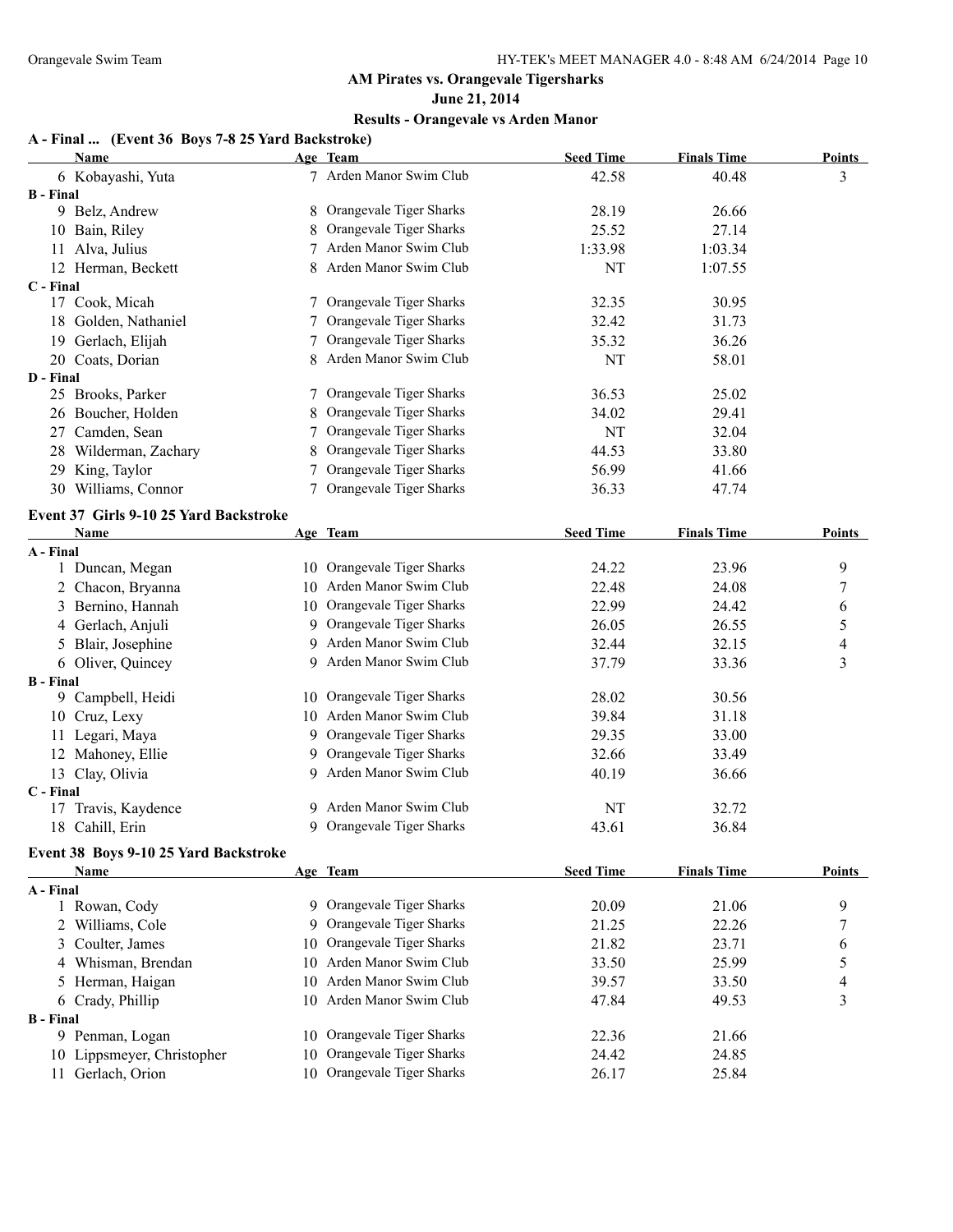**June 21, 2014**

#### **Results - Orangevale vs Arden Manor**

## **B - Final ... (Event 38 Boys 9-10 25 Yard Backstroke)**

|             | <b>Name</b>        | Age Team                   | <b>Seed Time</b> | <b>Finals Time</b> | Points |
|-------------|--------------------|----------------------------|------------------|--------------------|--------|
|             | 12 Hunter, Thomas  | 9 Orangevale Tiger Sharks  | 23.92            | 26.30              |        |
|             | 13 Begley, Zane    | 9 Orangevale Tiger Sharks  | 30.98            | 30.75              |        |
|             | 14 Boucher, Andrew | 10 Orangevale Tiger Sharks | 30.11            | 31.68              |        |
| $C$ - Final |                    |                            |                  |                    |        |
|             | Savage, Rylee      | 10 Orangevale Tiger Sharks | NT               | 28.35              |        |
|             | 18 Bergen, Ryland  | 9 Orangevale Tiger Sharks  | 32.49            | 32.57              |        |
| 19          | Wilderman, Andrew  | 9 Orangevale Tiger Sharks  | 40.82            | 33.28              |        |

#### **Event 39 Girls 11-12 50 Yard Backstroke**

|                  | <b>Name</b>                             |    | Age Team                   | <b>Seed Time</b> | <b>Finals Time</b> | <b>Points</b>    |
|------------------|-----------------------------------------|----|----------------------------|------------------|--------------------|------------------|
| A - Final        |                                         |    |                            |                  |                    |                  |
| 1                | Jojola, Giana                           |    | 11 Orangevale Tiger Sharks | 43.50            | 40.34              | 9                |
|                  | 2 Baker, Jordyn                         | 11 | Arden Manor Swim Club      | 46.20            | 47.21              | $\boldsymbol{7}$ |
|                  | 3 Wilson, Katelyn                       |    | 12 Orangevale Tiger Sharks | 46.31            | 48.91              | 6                |
|                  | 4 Higby, Lily                           |    | 11 Orangevale Tiger Sharks | 48.97            | 50.69              | $\sqrt{5}$       |
|                  | 5 Hibbs, Jazmine                        |    | 11 Arden Manor Swim Club   | 51.19            | 51.11              | $\overline{4}$   |
|                  | 6 Mureness, Kaylah                      |    | 11 Arden Manor Swim Club   | 45.00            | 56.10              | 3                |
| <b>B</b> - Final |                                         |    |                            |                  |                    |                  |
|                  | 9 Pellegrini, Ellie                     |    | 11 Orangevale Tiger Sharks | 55.63            | 51.53              |                  |
|                  | 10 Bullivant, Kaitlyn                   | 11 | Orangevale Tiger Sharks    | 49.73            | 55.29              |                  |
|                  | 11 Hamilton, Sadie                      |    | 11 Arden Manor Swim Club   | 1:02.27          | 55.45              |                  |
|                  | 12 Diaz, Paula                          |    | 11 Arden Manor Swim Club   | 1:05.95          | 56.98              |                  |
|                  | 13 Si, Anna                             |    | 11 Arden Manor Swim Club   | 59.70            | 1:00.21            |                  |
|                  | 14 Auble, Madison                       |    | 11 Orangevale Tiger Sharks | 56.24            | 1:00.71            |                  |
| C - Final        |                                         |    |                            |                  |                    |                  |
|                  | 17 Ray, Hailey                          |    | 12 Arden Manor Swim Club   | 1:13.59          | 54.65              |                  |
|                  | 18 Hagen, Abbey                         |    | 11 Orangevale Tiger Sharks | 1:03.83          | 1:00.38            |                  |
|                  | 19 Stiver, Meghan                       |    | 11 Orangevale Tiger Sharks | 58.01            | 1:00.42            |                  |
|                  | 20 Cook, Corrina                        | 11 | Orangevale Tiger Sharks    | 59.27            | 1:04.00            |                  |
|                  | 21 Maina, Purity                        | 11 | Arden Manor Swim Club      | NT               | 1:05.99            |                  |
|                  | 22 Whisman, Meredith                    | 11 | Arden Manor Swim Club      | 1:12.67          | 1:10.31            |                  |
| D - Final        |                                         |    |                            |                  |                    |                  |
|                  | 25 Noia, Angela                         | 11 | Orangevale Tiger Sharks    | NT               | 42.42              |                  |
|                  | 26 Kusz, Wiktoria                       |    | 11 Orangevale Tiger Sharks | 1:20.79          | 1:05.91            |                  |
|                  | Event 40 Boys 11-12 50 Yard Backstroke  |    |                            |                  |                    |                  |
|                  | Name                                    |    | Age Team                   | <b>Seed Time</b> | <b>Finals Time</b> | <b>Points</b>    |
| A - Final        |                                         |    |                            |                  |                    |                  |
|                  | Stiver, Daniel                          |    | 12 Orangevale Tiger Sharks | 40.09            | 38.09              | 9                |
|                  | 2 Chacon, Julian                        |    | 12 Arden Manor Swim Club   | 42.47            | 40.51              | 7                |
|                  | 3 Beil, Kris                            |    | 12 Orangevale Tiger Sharks | 44.69            | 47.61              | 6                |
|                  | --- Clay, Dustin                        |    | 12 Arden Manor Swim Club   | 59.67            | DQ                 |                  |
|                  | Event 41 Girls 13-14 50 Yard Backstroke |    |                            |                  |                    |                  |
|                  | Name                                    |    | Age Team                   | <b>Seed Time</b> | <b>Finals Time</b> | <b>Points</b>    |
| A - Final        |                                         |    |                            |                  |                    |                  |
|                  | 1 Boe, Taylor                           |    | 14 Orangevale Tiger Sharks | 35.74            | 36.21              | 9                |
|                  | 2 Burleson, Amiah                       | 13 | Arden Manor Swim Club      | 44.69            | 41.92              | $\boldsymbol{7}$ |
|                  | 3 Stinson, Amanda                       |    | 13 Orangevale Tiger Sharks | 47.71            | 48.44              | 6                |
|                  | 4 Henry, Kailee                         |    | 14 Arden Manor Swim Club   | 53.45            | 51.69              | 5                |

Olalde, Desia 14 Orangevale Tiger Sharks 1:00.45 1:03.04 4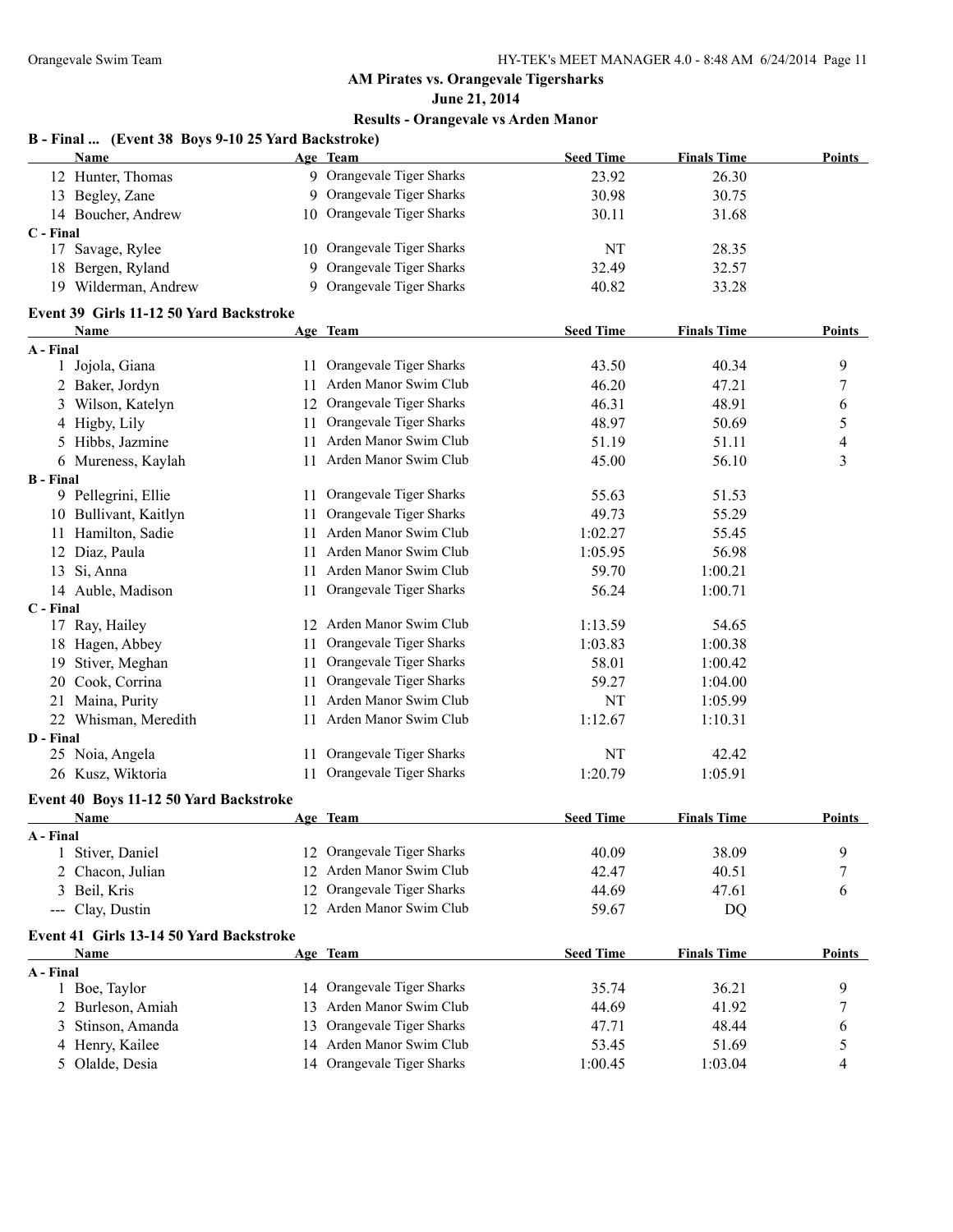**June 21, 2014**

| Event 42 Boys 13-14 50 Yard Backstroke   |    |                            |                  |                    |               |
|------------------------------------------|----|----------------------------|------------------|--------------------|---------------|
| Name                                     |    | Age Team                   | <b>Seed Time</b> | <b>Finals Time</b> | <b>Points</b> |
| A - Final                                |    |                            |                  |                    |               |
| 1 Boe, Jacob                             |    | 13 Orangevale Tiger Sharks | 36.07            | 35.47              | 9             |
| 2 Criqui, Harve                          |    | 14 Arden Manor Swim Club   | 55.15            | 47.34              | 7             |
| 3 Wilderman, Chris                       | 13 | Orangevale Tiger Sharks    | 57.08            | 52.14              | 6             |
| 4 Dill, Laroy                            | 13 | Orangevale Tiger Sharks    | 59.15            | 54.43              | 5             |
| 5 Mahoney, Ben                           |    | 14 Orangevale Tiger Sharks | 1:15.01          | 1:12.57            | 4             |
| Event 43 Girls 15-18 50 Yard Backstroke  |    |                            |                  |                    |               |
| Name                                     |    | Age Team                   | <b>Seed Time</b> | <b>Finals Time</b> | <b>Points</b> |
| A - Final                                |    |                            |                  |                    |               |
| 1 Warren, Katelyn                        |    | 15 Orangevale Tiger Sharks | 45.44            | 44.98              | 9             |
| 2 Young, Lilian                          |    | 15 Arden Manor Swim Club   | 1:01.39          | 45.86              | 7             |
| 3 Emanuels, Mykal                        |    | 15 Arden Manor Swim Club   | NT               | 47.58              | 6             |
| Event 44 Boys 15-18 50 Yard Backstroke   |    |                            |                  |                    |               |
| <b>Name</b>                              |    | Age Team                   | <b>Seed Time</b> | <b>Finals Time</b> | <b>Points</b> |
| A - Final                                |    |                            |                  |                    |               |
| 1 Boe, Joshua                            |    | 16 Orangevale Tiger Sharks | 28.75            | 29.64              | 9             |
| Event 45 Girls 7-8 25 Yard Breaststroke  |    |                            |                  |                    |               |
| <b>Name</b>                              |    | Age Team                   | <b>Seed Time</b> | <b>Finals Time</b> | <b>Points</b> |
| A - Final                                |    |                            |                  |                    |               |
| 1 Roberts, Payton                        | 8. | Orangevale Tiger Sharks    | 27.22            | 28.00              | 9             |
| 2 Bernino, Lucy                          | 8  | Orangevale Tiger Sharks    | 29.13            | 30.08              | 7             |
| 3 Petersen, Julia                        | 8  | Orangevale Tiger Sharks    | 32.77            | 30.36              | 6             |
| 4 Nielsen, Claire                        | 8  | Arden Manor Swim Club      | 31.75            | 31.53              | 5             |
| 5 Lazaga, Anna                           |    | Arden Manor Swim Club      | 42.93            | 43.22              | 4             |
| --- Nielsen, Renee                       | 8  | Arden Manor Swim Club      | 30.29            | DQ                 |               |
| <b>B</b> - Final                         |    |                            |                  |                    |               |
| 9 Beil, Megan                            | 8  | Orangevale Tiger Sharks    | 41.10            | 34.19              |               |
| 10 Sample, Hannah                        | 8  | Orangevale Tiger Sharks    | 42.67            | 35.35              |               |
| 11 Vogeli, Samantha                      | 8  | Arden Manor Swim Club      | 44.05            | 40.73              |               |
| 12 Forsythe, Audrey                      | 8  | Arden Manor Swim Club      | NT               | 42.31              |               |
| Event 46 Boys 7-8 25 Yard Breaststroke   |    |                            |                  |                    |               |
| Name                                     |    | Age Team                   | <b>Seed Time</b> | <b>Finals Time</b> | <b>Points</b> |
| A - Final                                |    |                            |                  |                    |               |
| 1 Scollay, Tyler                         |    | 7 Orangevale Tiger Sharks  | 28.23            | 29.40              | 9             |
| 2 Eisenbarth, Tyler                      |    | 8 Orangevale Tiger Sharks  | 29.03            | 30.30              | $\prime$      |
| 3 Petersen, Nicholas                     |    | Orangevale Tiger Sharks    | 30.96            | 31.92              | 6             |
| 4 McWilliams, Orion                      | 8  | Arden Manor Swim Club      | 50.38            | 48.25              | 5             |
| --- Ramirez, Anthony                     |    | Arden Manor Swim Club      | 49.58            | DQ                 |               |
| --- Kobayashi, Yuta                      |    | Arden Manor Swim Club      | 54.31            | DQ                 |               |
| <b>B</b> - Final                         |    |                            |                  |                    |               |
| 9 Mercer, Brandon                        |    | Orangevale Tiger Sharks    | 52.85            | 43.64              |               |
| --- Posehn, Nico                         |    | Arden Manor Swim Club      | 59.11            | DQ                 |               |
| Event 47 Girls 9-10 25 Yard Breaststroke |    |                            |                  |                    |               |
| Name                                     |    | Age Team                   | <b>Seed Time</b> | <b>Finals Time</b> | Points        |
| A - Final                                |    |                            |                  |                    |               |
| 1 Jakubicka, Linnea                      |    | 10 Orangevale Tiger Sharks | 21.97            | 21.32              | 9             |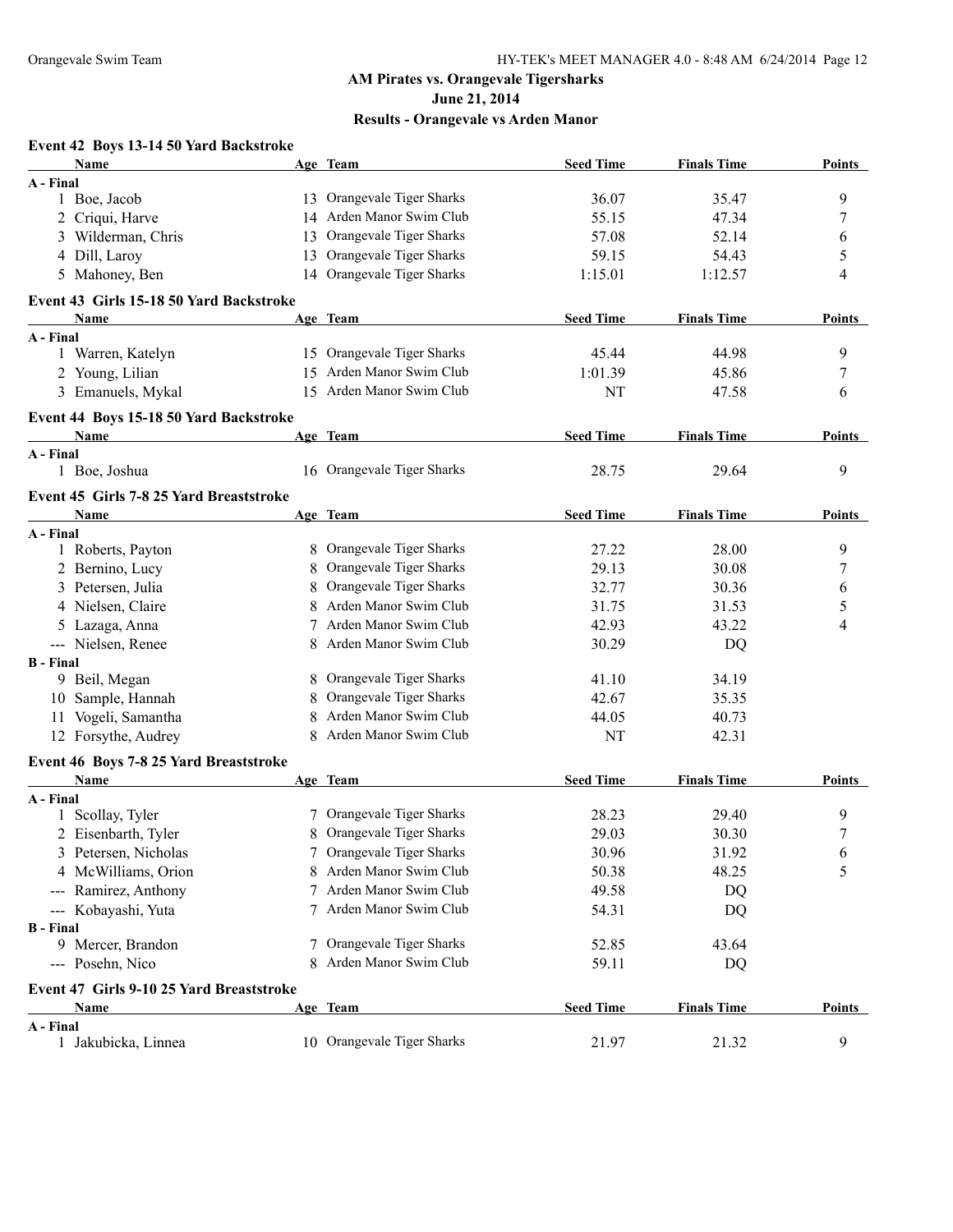**June 21, 2014**

| A - Final  (Event 47 Girls 9-10 25 Yard Breaststroke) |     |                            |                  |                    |               |
|-------------------------------------------------------|-----|----------------------------|------------------|--------------------|---------------|
| Name                                                  |     | Age Team                   | <b>Seed Time</b> | <b>Finals Time</b> | <b>Points</b> |
| 2 Nielsen, Natalie                                    |     | 10 Arden Manor Swim Club   | 23.76            | 23.41              | 7             |
| 3 Matista, Maryanna                                   |     | 10 Orangevale Tiger Sharks | 27.09            | 26.24              | 6             |
| 4 Young, Abigail                                      |     | 10 Arden Manor Swim Club   | 29.37            | 26.58              | 5             |
| 5 Kliewer, Shay                                       | 9   | Orangevale Tiger Sharks    | 26.10            | 26.87              | 4             |
| 6 Vogeli, Abby                                        |     | 10 Arden Manor Swim Club   | 31.39            | 39.58              | 3             |
| <b>B</b> - Final                                      |     |                            |                  |                    |               |
| 9 Duncan, Megan                                       |     | 10 Orangevale Tiger Sharks | 31.06            | 25.88              |               |
| 10 Chacon, Gianna                                     | 9   | Arden Manor Swim Club      | 32.39            | 29.13              |               |
| 11 Legari, Maya                                       | 9   | Orangevale Tiger Sharks    | 32.84            | 37.11              |               |
| Event 48 Boys 9-10 25 Yard Breaststroke               |     |                            |                  |                    |               |
| Name                                                  |     | Age Team                   | <b>Seed Time</b> | <b>Finals Time</b> | Points        |
| A - Final                                             |     |                            |                  |                    |               |
| 1 Cox, Bryant                                         |     | 10 Orangevale Tiger Sharks | 23.36            | 22.55              | 9             |
| 2 Duran, Jared                                        |     | 9 Arden Manor Swim Club    | 25.14            | 25.32              | 7             |
| 3 Matista, Matthew                                    | 9   | Orangevale Tiger Sharks    | 28.89            | 26.10              | 6             |
| 4 Rowan, Cody                                         | 9   | Orangevale Tiger Sharks    | 26.09            | 27.64              | 5             |
| 5 DeGraffenreid, Trenton                              | 10  | Arden Manor Swim Club      | 28.57            | 27.88              | 4             |
| --- Hunter, Thomas                                    | 9   | Orangevale Tiger Sharks    | 50.51            | DQ                 |               |
| Event 49 Girls 11-12 50 Yard Breaststroke             |     |                            |                  |                    |               |
| Name                                                  |     | Age Team                   | <b>Seed Time</b> | <b>Finals Time</b> | <b>Points</b> |
| A - Final                                             |     |                            |                  |                    |               |
| 1 Pagliaro, Greysha                                   |     | 12 Orangevale Tiger Sharks | 37.76            | 37.69              | 9             |
| 2 Hardenburgh, Alaina                                 | 12  | Orangevale Tiger Sharks    | 43.06            | 42.98              | 7             |
| 3 Wilhelms, Isabella                                  | 11  | Orangevale Tiger Sharks    | 46.82            | 43.66              | 6             |
| 4 Ortiz, Lizzy                                        |     | 12 Arden Manor Swim Club   | 44.62            | 45.54              | 5             |
| <b>B</b> - Final                                      |     |                            |                  |                    |               |
| 9 Brentt, Emma                                        | 11. | Orangevale Tiger Sharks    | 48.57            | 49.99              |               |
| 10 Noia, Angela                                       | 11  | Orangevale Tiger Sharks    | NT               | 54.69              |               |
| 11 Fitz-Stancil, Coralynn                             | 11  | Orangevale Tiger Sharks    | NT               | 1:07.42            |               |
| 12 Kusz, Wiktoria                                     | 11  | Orangevale Tiger Sharks    | NT               | 1:11.93            |               |
| Event 50 Boys 11-12 50 Yard Breaststroke              |     |                            |                  |                    |               |
| Name                                                  |     | Age Team                   | <b>Seed Time</b> | <b>Finals Time</b> | Points        |
| A - Final<br>1 Kliewer, Evan                          |     | 12 Orangevale Tiger Sharks | 45.05            | 45.91              | 9             |
|                                                       |     | 12 Arden Manor Swim Club   |                  |                    |               |
| 2 Chacon, Carlo                                       |     | 12 Orangevale Tiger Sharks | 48.61            | 48.43<br>56.93     | 7             |
| 3 Campbell, Quinn                                     |     | 12 Orangevale Tiger Sharks | 57.00<br>NT      |                    | 6             |
| Jakubicki, Lukas<br>4                                 |     | 12 Arden Manor Swim Club   | 1:03.35          | 58.90              | 5             |
| 5 Henry, Kyle                                         |     |                            |                  | 1:00.04            | 4             |
| 6 Olalde, Gabriel                                     |     | 11 Orangevale Tiger Sharks | NT               | 1:10.34            | 3             |
| Event 51 Girls 13-14 50 Yard Breaststroke             |     |                            |                  |                    |               |
| <u>Name</u>                                           |     | Age Team                   | <b>Seed Time</b> | <b>Finals Time</b> | <b>Points</b> |
| A - Final<br>1 Boe, Taylor                            |     | 14 Orangevale Tiger Sharks | 43.00            | 43.67              | 9             |
| 2 Chacon, Aryanna                                     |     | 14 Arden Manor Swim Club   | 46.43            | 45.09              |               |
| 3 Fish, Grace                                         |     | 13 Orangevale Tiger Sharks | NT               | 52.11              | 7<br>6        |
|                                                       |     |                            |                  |                    |               |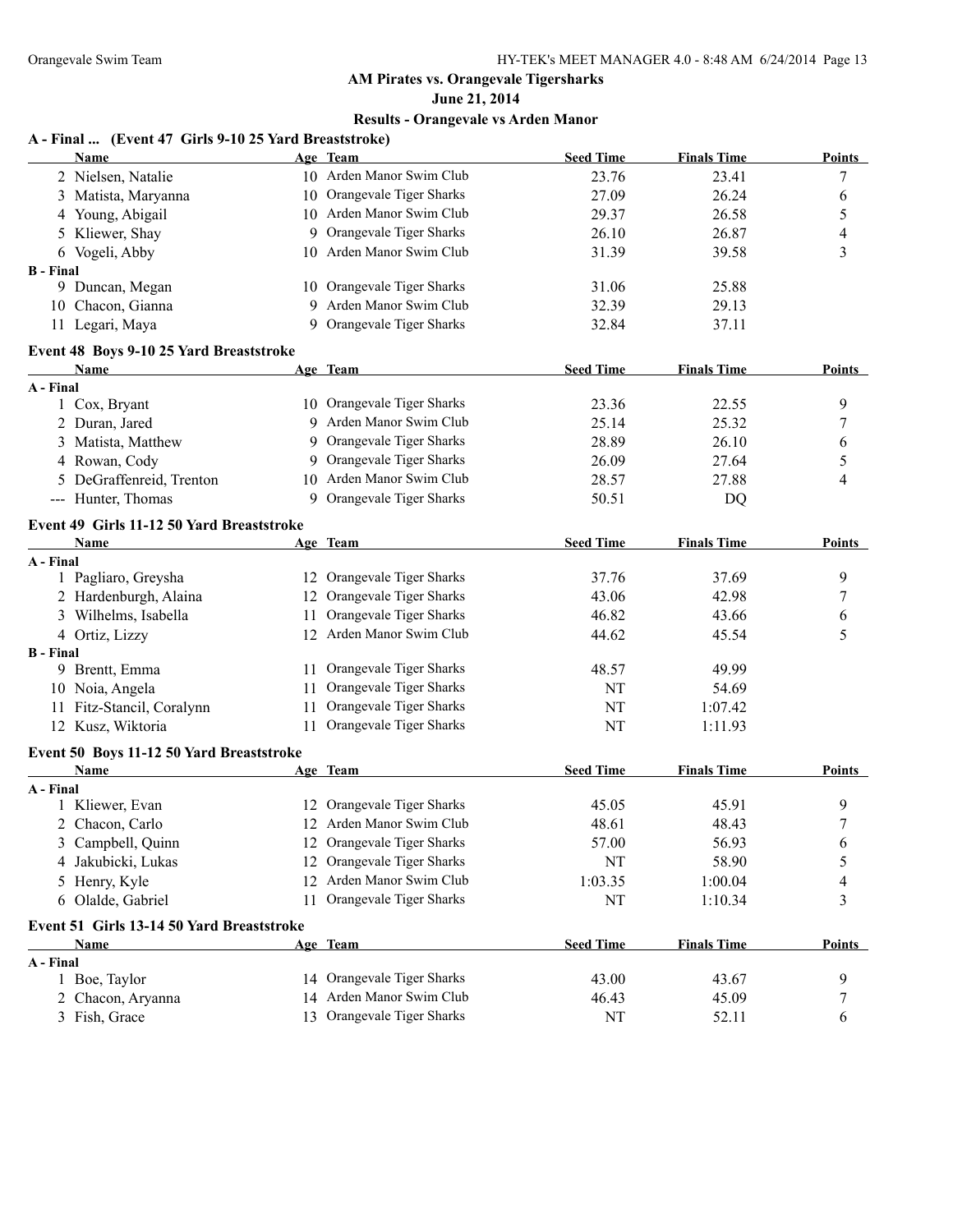**June 21, 2014**

#### **Results - Orangevale vs Arden Manor**

#### **Event 52 Boys 13-14 50 Yard Breaststroke Name Age Team Seed Time Finals Time Points A - Final** 1 Cauley, Kevin 13 Arden Manor Swim Club 39.86 37.20 9 2 Cox, Alex 14 Orangevale Tiger Sharks 37.48 38.73 7 3 Boe, Jacob 13 Orangevale Tiger Sharks 46.56 45.38 6 4 Putnam, Evan 13 Arden Manor Swim Club 58.10 52.02 5 **Event 53 Girls 15-18 50 Yard Breaststroke Name Age Team Seed Time Finals Time Points A - Final** 1 Wilcher, Darrian 15 Arden Manor Swim Club 42.90 42.69 9 **Event 54 Boys 15-18 50 Yard Breaststroke Name Age Team Seed Time Finals Time Points A - Final** 1 Boe, Joshua 16 Orangevale Tiger Sharks 33.85 34.02 9 **Event 55 Girls 7-8 50 Yard Freestyle Name Age Team Seed Time Finals Time Points A - Final** 1 Caminata, Madison 7 Arden Manor Swim Club 2:01.94 34.97 9 2 Hardenburgh, Ayla 7 Orangevale Tiger Sharks 42.18 42.61 7 3 Tran, Theresa 8 Orangevale Tiger Sharks 44.09 45.44 6 4 Nelson, Siobhan 8 8 Arden Manor Swim Club 57.33 47.57 5 5 Alvarez Tostado, Mia  $\begin{array}{ccc} 7 & \text{Orangevale Tiger Sharks} \\ 4 & 47.81 \end{array}$  48.55 4 6 Forsythe, Audrey 8 Arden Manor Swim Club 1:08.36 1:00.69 3 **B - Final** 9 Roberts, Shelbie 8 Orangevale Tiger Sharks 52.78 52.88 10 Hartwick, Sara 7 Orangevale Tiger Sharks 57.24 55.71 11 Ehrhart, Kate 7 Orangevale Tiger Sharks 56.26 57.61 12 Timonichev, Katelyn 8 Arden Manor Swim Club NT 1:06.08 **C - Final** 17 Beil, Megan 8 Orangevale Tiger Sharks 1:01.63 54.44 18 Bergen, Kylie 7 Orangevale Tiger Sharks 59.68 55.15 19 Sample, Hannah 8 Orangevale Tiger Sharks 1:08.96 1:05.92 20 Pardo, Madalyn 8 Orangevale Tiger Sharks 1:10.28 1:15.11 21 King, Olivia 7 Orangevale Tiger Sharks 1:35.24 1:19.17 **Event 56 Boys 7-8 50 Yard Freestyle Name Age Team Seed Time Finals Time Points A - Final** 1 Belz, Andrew 8 Orangevale Tiger Sharks 48.88 45.51 9 2 Bain, Riley 8 Orangevale Tiger Sharks 52.06 47.38 7 3 Robinson, Asher 7 Arden Manor Swim Club 51.71 52.37 6 4 Campbel, Josiah 7 Arden Manor Swim Club 1:04.08 56.53 5 5 Cook, Micah 7 Orangevale Tiger Sharks 1:02.26 1:01.61 4 6 McWilliams, Orion 8 Arden Manor Swim Club 1:24.68 1:16.19 3 **B - Final** 9 Brooks, Parker 7 Orangevale Tiger Sharks 1:03.38 51.92 10 Golden, Nathaniel 7 Orangevale Tiger Sharks 1:07.72 1:00.10 11 Boucher, Holden 8 Orangevale Tiger Sharks 1:14.15 1:02.97 12 Herman, Beckett 8 Arden Manor Swim Club NT 1:27.89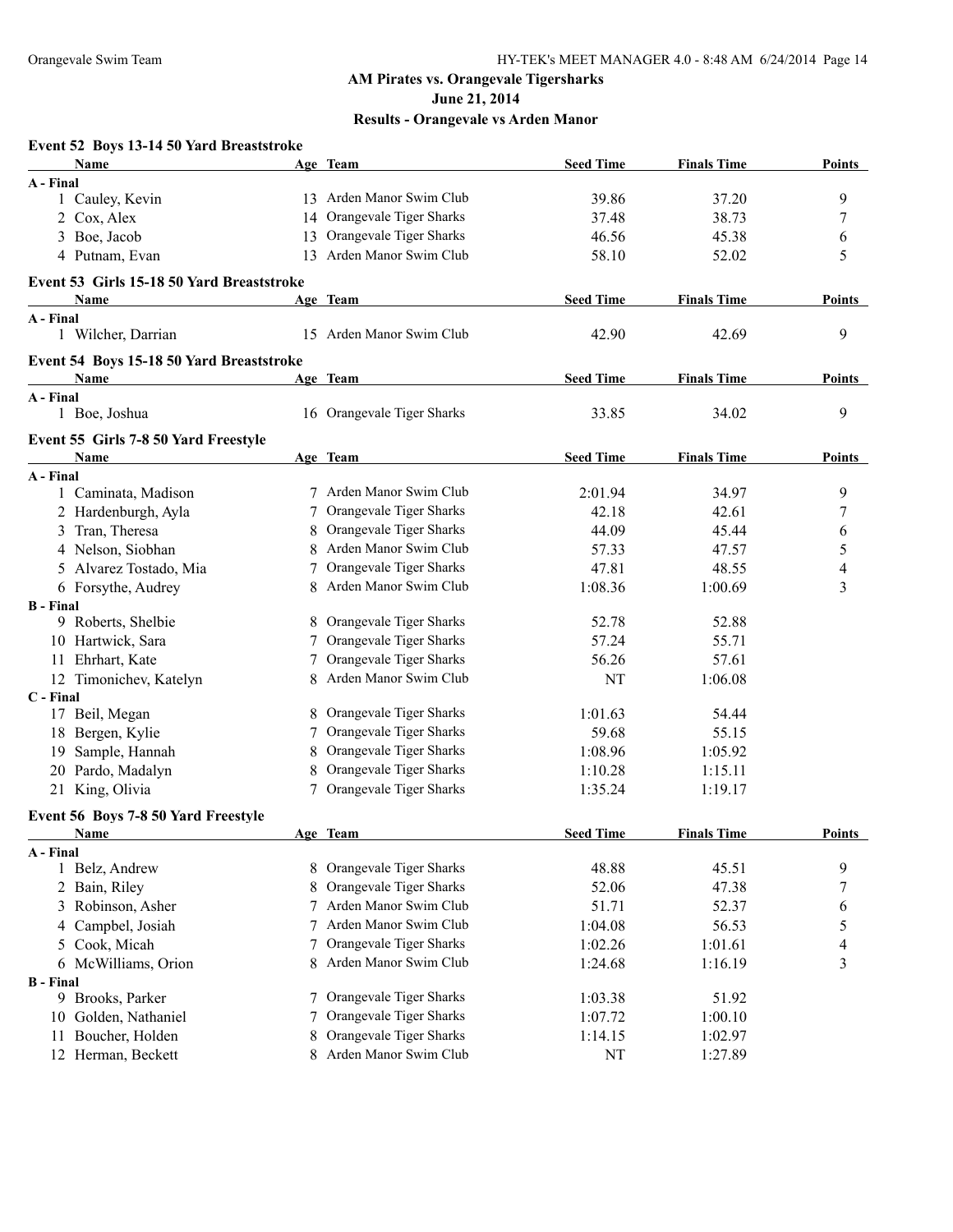**June 21, 2014**

| B - Final  (Event 56 Boys 7-8 50 Yard Freestyle) |  |  |  |
|--------------------------------------------------|--|--|--|
|                                                  |  |  |  |

| Name                                    |     | Age Team                   | <b>Seed Time</b> | <b>Finals Time</b> | <b>Points</b> |
|-----------------------------------------|-----|----------------------------|------------------|--------------------|---------------|
| 13 Ramirez, Anthony                     |     | 7 Arden Manor Swim Club    | 1:25.90          | 1:28.68            |               |
| C - Final                               |     |                            |                  |                    |               |
| 17 Camden, Sean                         | 7   | Orangevale Tiger Sharks    | NT               | 1:03.15            |               |
| 18 Gilbreath, Alex                      | 7   | Orangevale Tiger Sharks    | 1:21.18          | 1:08.65            |               |
| 19 Wilderman, Zachary                   | 8   | Orangevale Tiger Sharks    | 1:30.55          | 1:20.22            |               |
| 20 Williams, Connor                     |     | Orangevale Tiger Sharks    | 1:25.80          | 1:25.88            |               |
| Event 57 Girls 9-10 50 Yard Freestyle   |     |                            |                  |                    |               |
| Name                                    |     | Age Team                   | <b>Seed Time</b> | <b>Finals Time</b> | Points        |
| A - Final                               |     |                            |                  |                    |               |
| 1 Jakubicka, Linnea                     |     | 10 Orangevale Tiger Sharks | 39.02            | 37.74              | 9             |
| 2 Bernino, Hannah                       |     | 10 Orangevale Tiger Sharks | 41.97            | 40.81              | 7             |
| 3 Matista, Maryanna                     |     | 10 Orangevale Tiger Sharks | 40.95            | 41.57              | 6             |
| 4 Chacon, Bryanna                       |     | 10 Arden Manor Swim Club   | 41.02            | 41.80              | 5             |
| 5 Charnell-Gebre, Lyric                 |     | 9 Arden Manor Swim Club    | 46.23            | 42.89              | 4             |
| 6 Young, Abigail                        |     | 10 Arden Manor Swim Club   | 51.93            | 44.51              | 3             |
| <b>B</b> - Final                        |     |                            |                  |                    |               |
| 9 Roberts, Savannah                     |     | 10 Orangevale Tiger Sharks | 43.34            | 42.63              |               |
| 10 Gerlach, Anjuli                      |     | 9 Orangevale Tiger Sharks  | 45.48            | 48.94              |               |
| 11 Moreno, Amanda                       |     | 9 Arden Manor Swim Club    | 1:02.11          | 52.67              |               |
| Campbell, Heidi<br>12                   |     | 10 Orangevale Tiger Sharks | 53.77            | 56.48              |               |
| 13 Vogeli, Abby                         |     | 10 Arden Manor Swim Club   | 1:01.02          | 56.58              |               |
| 14 Blair, Josephine                     |     | 9 Arden Manor Swim Club    | 58.70            | 57.49              |               |
| C - Final                               |     |                            |                  |                    |               |
| 17 Clay, Olivia                         |     | 9 Arden Manor Swim Club    | 1:13.64          | 58.53              |               |
| 18 Oliver, Quincey                      |     | 9 Arden Manor Swim Club    | 1:06.11          | 1:02.74            |               |
| Travis, Kaydence<br>19                  |     | 9 Arden Manor Swim Club    | <b>NT</b>        | 1:03.86            |               |
| Cahill, Erin<br>20                      |     | 9 Orangevale Tiger Sharks  | 1:07.71          | 1:05.48            |               |
| --- Mahoney, Ellie                      |     | 9 Orangevale Tiger Sharks  | 1:28.32          | DQ                 |               |
| Event 58 Boys 9-10 50 Yard Freestyle    |     |                            |                  |                    |               |
| Name                                    |     | Age Team                   | <b>Seed Time</b> | <b>Finals Time</b> | <b>Points</b> |
| A - Final                               |     |                            |                  |                    |               |
| 1 Coulter, James                        |     | 10 Orangevale Tiger Sharks | 41.33            | 41.71              | 9             |
| 2 Williams, Cole                        |     | 9 Orangevale Tiger Sharks  | 43.46            | 43.30              | 7             |
| 3 Whisman, Brendan                      |     | 10 Arden Manor Swim Club   | 1:03.36          | 44.46              | 6             |
| 4 Gerlach, Orion                        |     | 10 Orangevale Tiger Sharks | 51.11            | 52.15              | 5             |
| 5 Herman, Haigan                        |     | 10 Arden Manor Swim Club   | 1:05.55          | 54.52              | 4             |
| <b>B</b> - Final                        |     |                            |                  |                    |               |
| 9 Lippsmeyer, Christopher               |     | 10 Orangevale Tiger Sharks | 52.31            | 47.11              |               |
| 10 Savage, Rylee                        |     | 10 Orangevale Tiger Sharks | 1:04.87          | 50.01              |               |
| 11 Bergen, Ryland                       |     | 9 Orangevale Tiger Sharks  | 58.23            | 50.53              |               |
| 12 Wilderman, Andrew                    |     | 9 Orangevale Tiger Sharks  | 1:06.38          | 1:00.77            |               |
| 13 Begley, Zane                         |     | 9 Orangevale Tiger Sharks  | 1:04.22          | 1:02.61            |               |
| 14 Boucher, Andrew                      |     | 10 Orangevale Tiger Sharks | 1:08.45          | 1:12.26            |               |
| Event 59 Girls 11-12 100 Yard Freestyle |     |                            |                  |                    |               |
| Name                                    |     | Age Team                   | <b>Seed Time</b> | <b>Finals Time</b> | <b>Points</b> |
| A - Final                               |     |                            |                  |                    |               |
| 1 Jojola, Giana                         | 11. | Orangevale Tiger Sharks    | 1:17.83          | 1:15.87            | 9             |
| 2 Wilhelms, Isabella                    |     | 11 Orangevale Tiger Sharks | 1:15.84          | 1:17.51            | 7             |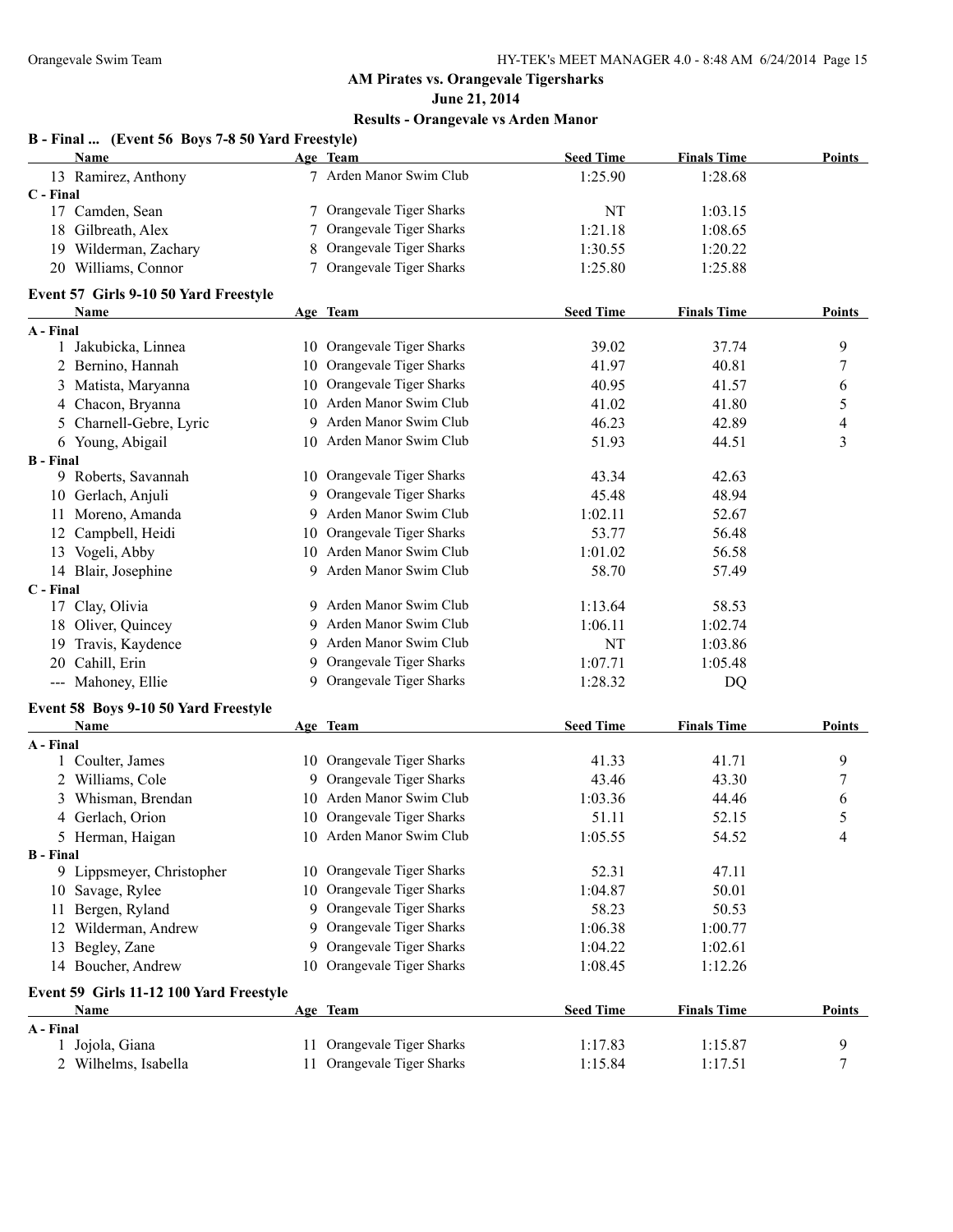**June 21, 2014**

| A - Final  (Event 59 Girls 11-12 100 Yard Freestyle) |     |                                      |                  |                    |               |
|------------------------------------------------------|-----|--------------------------------------|------------------|--------------------|---------------|
| Name                                                 |     | Age Team<br>11 Arden Manor Swim Club | <b>Seed Time</b> | <b>Finals Time</b> | Points        |
| 3 Baker, Jordyn                                      |     | Orangevale Tiger Sharks              | 1:24.71          | 1:21.78            | 6             |
| 4 Pellegrini, Ellie                                  | 11  | 11 Arden Manor Swim Club             | 1:36.58          | 1:29.66            | 5             |
| 5 Hibbs, Jazmine<br><b>B</b> - Final                 |     |                                      | 1:31.73          | 1:33.78            | 4             |
| 9 Auble, Madison                                     | 11. | Orangevale Tiger Sharks              | NT               | 1:52.68            |               |
| 10 Cook, Corrina                                     | 11  | Orangevale Tiger Sharks              | 1:56.34          | 1:55.06            |               |
| 11 Hagen, Abbey                                      | 11  | Orangevale Tiger Sharks              | 2:05.06          | 2:03.96            |               |
| --- Bullivant, Kaitlyn                               | 11  | Orangevale Tiger Sharks              | 1:43.52          | DQ                 |               |
|                                                      |     |                                      |                  |                    |               |
| Event 60 Boys 11-12 100 Yard Freestyle<br>Name       |     | Age Team                             | <b>Seed Time</b> | <b>Finals Time</b> | <b>Points</b> |
| A - Final                                            |     |                                      |                  |                    |               |
| 1 Stiver, Daniel                                     |     | 12 Orangevale Tiger Sharks           | 1:13.79          | 1:09.98            | 9             |
| 2 Kliewer, Evan                                      |     | 12 Orangevale Tiger Sharks           | 1:15.42          | 1:15.23            | 7             |
| 3 Henry, Kyle                                        |     | 12 Arden Manor Swim Club             | 1:40.01          | 1:21.08            | 6             |
| 4 Rosenberger, Vincent                               |     | 12 Orangevale Tiger Sharks           | 1:30.52          | 1:23.12            | 5             |
| Chacon, Julian<br>5                                  |     | 12 Arden Manor Swim Club             | 1:26.61          | 1:24.37            | 4             |
| 6 Clay, Dustin                                       |     | 12 Arden Manor Swim Club             | 1:37.09          | 1:35.35            | 3             |
| <b>B</b> - Final                                     |     |                                      |                  |                    |               |
| 9 Campbell, Quinn                                    |     | 12 Orangevale Tiger Sharks           | 1:36.89          | 1:36.52            |               |
| 10 Coats, William                                    |     | 11 Arden Manor Swim Club             | NT               | 2:14.17            |               |
| Event 61 Girls 13-14 100 Yard Freestyle              |     |                                      |                  |                    |               |
| Name                                                 |     | Age Team                             | <b>Seed Time</b> | <b>Finals Time</b> | <b>Points</b> |
| A - Final                                            |     |                                      |                  |                    |               |
| 1 Hoppes, Anne                                       |     | 13 Orangevale Tiger Sharks           | 1:07.34          | 1:09.28            | 9             |
| 2 Burleson, Amiah                                    |     | 13 Arden Manor Swim Club             | 1:20.45          | 1:13.34            | 7             |
| 3 Fish, Grace                                        |     | 13 Orangevale Tiger Sharks           | 1:33.84          | 1:21.15            | 6             |
| 4 Henry, Kailee                                      |     | 14 Arden Manor Swim Club             | 1:34.22          | 1:25.34            | 5             |
| 5 Olalde, Desia                                      |     | 14 Orangevale Tiger Sharks           | 1:46.30          | 1:51.50            | 4             |
| Event 62 Boys 13-14 100 Yard Freestyle               |     |                                      |                  |                    |               |
| Name                                                 |     | Age Team                             | <b>Seed Time</b> | <b>Finals Time</b> | <b>Points</b> |
| A - Final<br>1 Dill, Arthur                          |     | 14 Orangevale Tiger Sharks           | 1:06.28          | 1:09.62            | 9             |
| 2 Boe, Jacob                                         | 13  | Orangevale Tiger Sharks              | 1:12.37          | 1:12.73            | 7             |
| 3 Cauley, Kevin                                      |     | 13 Arden Manor Swim Club             | 1:23.50          | 1:17.25            | 6             |
| 4 Putnam, Evan                                       |     | 13 Arden Manor Swim Club             | 1:34.27          | 1:23.95            | 5             |
| 5 Dill, Laroy                                        |     | 13 Orangevale Tiger Sharks           | 1:40.97          | 1:45.51            | 4             |
| <b>B</b> - Final                                     |     |                                      |                  |                    |               |
| 9 Wilderman, Chris                                   |     | 13 Orangevale Tiger Sharks           | 1:45.01          | 1:37.89            |               |
| 10 Mahoney, Ben                                      |     | 14 Orangevale Tiger Sharks           | 1:59.80          | 1:53.23            |               |
| Event 63 Girls 15-18 100 Yard Freestyle              |     |                                      |                  |                    |               |
| Name                                                 |     | Age Team                             | <b>Seed Time</b> | <b>Finals Time</b> | <b>Points</b> |
| A - Final                                            |     |                                      |                  |                    |               |
| 1 Warren, Katelyn                                    |     | 15 Orangevale Tiger Sharks           | 1:28.19          | 1:25.94            | 9             |
| Event 64 Boys 15-18 100 Yard Freestyle               |     |                                      |                  |                    |               |
| Name                                                 |     | Age Team                             | <b>Seed Time</b> | <b>Finals Time</b> | <b>Points</b> |
| A - Final                                            |     |                                      |                  |                    |               |
| 1 Jimenez, Eddie                                     |     | 17 Orangevale Tiger Sharks           | 1:07.60          | 1:10.79            | 9             |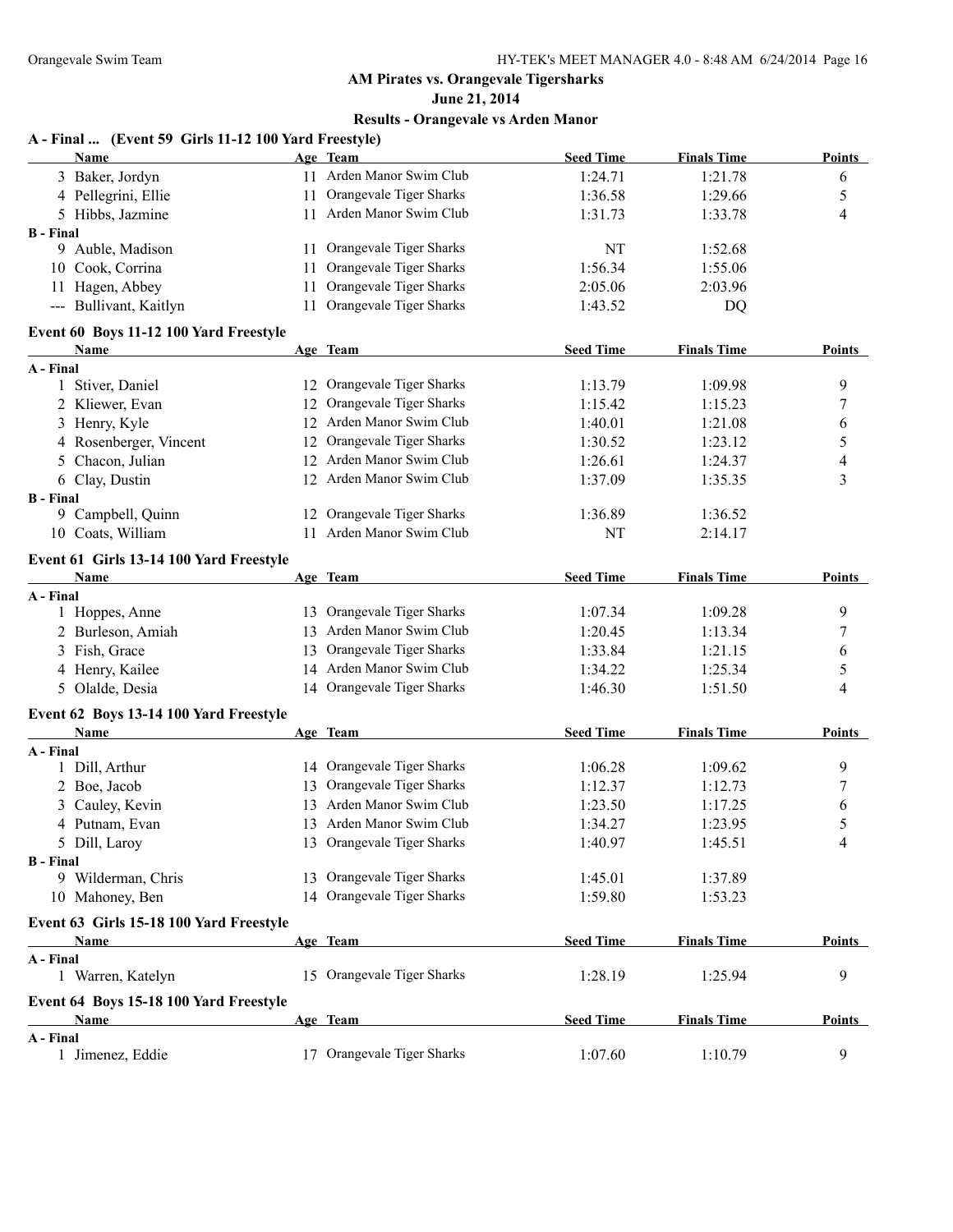**June 21, 2014**

| A - Final  (Event 64 Boys 15-18 100 Yard Freestyle) |  |  |  |
|-----------------------------------------------------|--|--|--|
|                                                     |  |  |  |

|                            | <b>Name</b>                           |    | Age Team                   | <b>Seed Time</b> | <b>Finals Time</b> | <b>Points</b>    |
|----------------------------|---------------------------------------|----|----------------------------|------------------|--------------------|------------------|
|                            | 2 Liaghat, Armon                      |    | 16 Orangevale Tiger Sharks | 1:56.35          | 1:11.60            | 7                |
|                            | Event 65 Girls 7-8 25 Yard Butterfly  |    |                            |                  |                    |                  |
|                            | Name                                  |    | Age Team                   | <b>Seed Time</b> | <b>Finals Time</b> | <b>Points</b>    |
| A - Final                  |                                       |    |                            |                  |                    |                  |
|                            | 1 Petersen, Julia                     |    | 8 Orangevale Tiger Sharks  | 20.83            | 23.50              | 9                |
|                            | 2 Nelson, Siobhan                     |    | Arden Manor Swim Club      | 34.23            | 26.49              | $\boldsymbol{7}$ |
|                            | 3 Roberts, Shelbie                    |    | Orangevale Tiger Sharks    | 28.91            | 28.52              | 6                |
|                            | 4 Nielsen, Claire                     |    | Arden Manor Swim Club      | 31.16            | 29.30              | 5                |
|                            | 5 Bernino, Lucy                       |    | Orangevale Tiger Sharks    | 27.99            | 29.85              | $\overline{4}$   |
|                            | --- Lazaga, Anna                      |    | Arden Manor Swim Club      | 35.20            | DQ                 |                  |
| <b>B</b> - Final           |                                       |    |                            |                  |                    |                  |
|                            | 9 Beil, Megan                         |    | Orangevale Tiger Sharks    | 40.65            | 32.01              |                  |
|                            | 10 Ehrhart, Kenzie                    |    | Orangevale Tiger Sharks    | 41.09            | 33.61              |                  |
|                            | 11 Vogeli, Samantha                   |    | Arden Manor Swim Club      | 44.55            | 38.79              |                  |
|                            | 12 Nielsen, Renee                     |    | Arden Manor Swim Club      | 43.65            | 42.86              |                  |
|                            | --- Diaz, Lily                        | 7  | Arden Manor Swim Club      | 56.21            | DQ                 |                  |
| C - Final                  |                                       |    |                            |                  |                    |                  |
|                            | 17 Edney, Marissa                     | 8  | Arden Manor Swim Club      | NT               | 23.79              |                  |
|                            | 18 Timonichev, Katelyn                |    | Arden Manor Swim Club      | NT               | 41.09              |                  |
|                            | Event 66 Boys 7-8 25 Yard Butterfly   |    |                            |                  |                    |                  |
|                            | Name                                  |    | Age Team                   | <b>Seed Time</b> | <b>Finals Time</b> | Points           |
| A - Final                  |                                       |    |                            |                  |                    |                  |
|                            | 1 Eisenbarth, Tyler                   |    | 8 Orangevale Tiger Sharks  | 27.27            | 27.72              | 9                |
|                            | 2 Penman, Bode                        |    | Orangevale Tiger Sharks    | 25.62            | 27.82              | 7                |
|                            | 3 Petersen, Nicholas                  |    | Orangevale Tiger Sharks    | 26.87            | 29.68              | 6                |
|                            | 4 Kobayashi, Yuta                     |    | Arden Manor Swim Club      | 38.37            | 38.54              | 5                |
|                            | --- Herman, Beckett                   |    | Arden Manor Swim Club      | NT               | DQ                 |                  |
|                            | --- Robinson, Asher                   |    | 7 Arden Manor Swim Club    | 29.29            | DQ                 |                  |
| <b>B</b> - Final           |                                       |    |                            |                  |                    |                  |
|                            | 9 Scollay, Tyler                      |    | Orangevale Tiger Sharks    | 32.29            | 26.88              |                  |
|                            | 10 Mercer, Brandon                    |    | Orangevale Tiger Sharks    | 45.01            | 43.55              |                  |
|                            | Campbel, Josiah                       |    | Arden Manor Swim Club      | NT               | DQ                 |                  |
| $\qquad \qquad \text{---}$ | Alva, Julius                          |    | Arden Manor Swim Club      | NT               | DQ                 |                  |
|                            | --- Coats, Dorian                     |    | Arden Manor Swim Club      | NT               | DQ                 |                  |
|                            | Event 67 Girls 9-10 25 Yard Butterfly |    |                            |                  |                    |                  |
|                            | Name                                  |    | Age Team                   | <b>Seed Time</b> | <b>Finals Time</b> | <b>Points</b>    |
| A - Final                  |                                       |    |                            |                  |                    |                  |
|                            | 1 Nielsen, Natalie                    | 10 | Arden Manor Swim Club      | 19.51            | 19.59              | 9                |
|                            | 2 Roberts, Savannah                   | 10 | Orangevale Tiger Sharks    | 21.61            | 21.18              | $\boldsymbol{7}$ |
|                            | 3 Kliewer, Shay                       | 9  | Orangevale Tiger Sharks    | 24.96            | 22.72              | 6                |
| 4                          | Charnell-Gebre, Lyric                 | 9  | Arden Manor Swim Club      | 26.34            | 23.80              | $\sqrt{5}$       |
|                            | 5 Karapetyan, Rosa                    | 10 | Orangevale Tiger Sharks    | 25.77            | 25.37              | $\overline{4}$   |
|                            | 6 Cruz, Lexy                          | 10 | Arden Manor Swim Club      | 27.30            | 36.17              | 3                |
| <b>B</b> - Final           |                                       |    |                            |                  |                    |                  |
|                            | 9 Bernino, Hannah                     | 10 | Orangevale Tiger Sharks    | 26.56            | 25.02              |                  |
|                            | 10 Young, Abigail                     | 10 | Arden Manor Swim Club      | 30.03            | 29.56              |                  |
| 11                         | Moreno, Amanda                        | 9  | Arden Manor Swim Club      | 28.27            | 33.40              |                  |
|                            | 12 Vogeli, Abby                       |    | 10 Arden Manor Swim Club   | 38.26            | 36.00              |                  |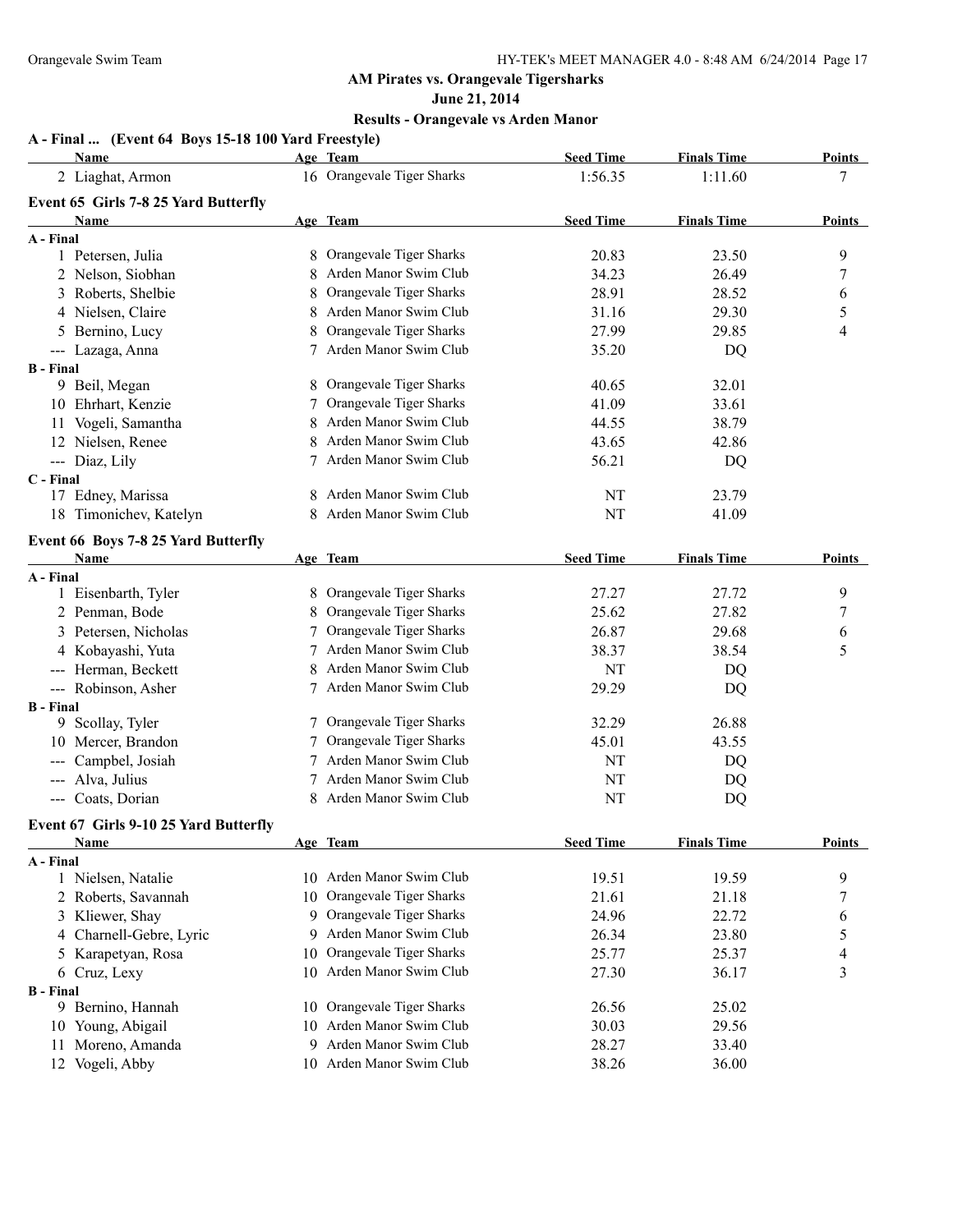**June 21, 2014**

|                  | B - Final  (Event 67 Girls 9-10 25 Yard Butterfly) |     |                            |                  |                    |                |
|------------------|----------------------------------------------------|-----|----------------------------|------------------|--------------------|----------------|
|                  | Name                                               |     | Age Team                   | <b>Seed Time</b> | <b>Finals Time</b> | Points         |
|                  | 13 Walker, Leah                                    |     | 9 Arden Manor Swim Club    | 40.20            | 37.88              |                |
|                  | --- Chacon, Gianna                                 |     | 9 Arden Manor Swim Club    | 30.77            | <b>DQ</b>          |                |
|                  | Event 68 Boys 9-10 25 Yard Butterfly               |     |                            |                  |                    |                |
|                  | Name                                               |     | Age Team                   | <b>Seed Time</b> | <b>Finals Time</b> | Points         |
| A - Final        |                                                    |     |                            |                  |                    |                |
|                  | 1 Scollay, Cody                                    |     | 10 Orangevale Tiger Sharks | 19.88            | 21.27              | 9              |
|                  | 2 Matista, Matthew                                 |     | 9 Orangevale Tiger Sharks  | 24.15            | 21.74              | $\overline{7}$ |
|                  | 3 Penman, Logan                                    |     | 10 Orangevale Tiger Sharks | 23.58            | 23.88              | 6              |
|                  | 4 Duran, Jared                                     |     | 9 Arden Manor Swim Club    | 24.25            | 24.72              | 5              |
|                  | 5 DeGraffenreid, Trenton                           |     | 10 Arden Manor Swim Club   | 32.60            | 33.05              | 4              |
|                  | --- Crady, Phillip                                 |     | 10 Arden Manor Swim Club   | 45.08            | DQ                 |                |
| <b>B</b> - Final |                                                    |     |                            |                  |                    |                |
|                  | 9 Williams, Cole                                   |     | 9 Orangevale Tiger Sharks  | 26.24            | 28.74              |                |
|                  | Event 69 Girls 11-12 50 Yard Butterfly             |     |                            |                  |                    |                |
|                  | <b>Name</b>                                        |     | Age Team                   | <b>Seed Time</b> | <b>Finals Time</b> | Points         |
| A - Final        |                                                    |     |                            |                  |                    |                |
|                  | 1 Jojola, Giana                                    |     | 11 Orangevale Tiger Sharks | 38.58            | 37.73              | 9              |
|                  | 2 Hardenburgh, Alaina                              |     | 12 Orangevale Tiger Sharks | 41.15            | 42.99              | 7              |
|                  | 3 Ortiz, Lizzy                                     |     | 12 Arden Manor Swim Club   | 43.60            | 45.15              | 6              |
|                  | 4 Farrington, Chloe                                |     | 12 Arden Manor Swim Club   | 49.58            | 46.89              | 5              |
|                  | 5 Brentt, Emma                                     | 11  | Orangevale Tiger Sharks    | 54.15            | 53.51              | $\overline{4}$ |
|                  | 6 Diaz, Paula                                      |     | 11 Arden Manor Swim Club   | 55.32            | 54.52              | 3              |
| <b>B</b> - Final |                                                    |     |                            |                  |                    |                |
|                  | 9 Higby, Lily                                      | 11. | Orangevale Tiger Sharks    | 54.90            | 54.14              |                |
|                  | 10 Mureness, Kaylah                                |     | 11 Arden Manor Swim Club   | 1:07.00          | 59.10              |                |
|                  | 11 Si, Anna                                        |     | 11 Arden Manor Swim Club   | 1:17.76          | 1:03.61            |                |
|                  | 12 Stiver, Meghan                                  |     | 11 Orangevale Tiger Sharks | 54.44            | 1:03.79            |                |
| C - Final        |                                                    |     |                            |                  |                    |                |
|                  | 17 Karapetyan, Naomi                               |     | 12 Orangevale Tiger Sharks | NT               | 53.37              |                |
|                  | --- Whisman, Meredith                              |     | 11 Arden Manor Swim Club   | 1:27.28          | DQ                 |                |
|                  | Event 70 Boys 11-12 50 Yard Butterfly              |     |                            |                  |                    |                |
|                  | Name                                               |     | Age Team                   | <b>Seed Time</b> | <b>Finals Time</b> | Points         |
| A - Final        |                                                    |     |                            |                  |                    |                |
|                  | 1 Beil, Kris                                       |     | 12 Orangevale Tiger Sharks | 55.96            | 52.53              | 9              |
|                  | 2 Rosenberger, Vincent                             |     | 12 Orangevale Tiger Sharks | 54.11            | 53.46              | 7              |
|                  | 3 Olalde, Gabriel                                  |     | Orangevale Tiger Sharks    | 1:04.74          | 1:00.43            | 6              |
|                  | 4 Clay, Aidan                                      | 11  | Arden Manor Swim Club      | 1:28.70          | 1:21.08            | 5              |
|                  | --- Henry, Kyle                                    |     | 12 Arden Manor Swim Club   | 1:03.64          | DQ                 |                |
|                  | Event 71 Girls 13-14 50 Yard Butterfly             |     |                            |                  |                    |                |
|                  | Name                                               |     | Age Team                   | <b>Seed Time</b> | <b>Finals Time</b> | <b>Points</b>  |
| A - Final        |                                                    |     |                            |                  |                    |                |
|                  | 1 Hoppes, Anne                                     |     | 13 Orangevale Tiger Sharks | 33.74            | 34.48              | 9              |
|                  | 2 Chacon, Aryanna                                  |     | 14 Arden Manor Swim Club   | 39.00            | 39.75              | $\tau$         |
|                  | 3 Stinson, Amanda                                  |     | 13 Orangevale Tiger Sharks | 45.53            | 47.00              | 6              |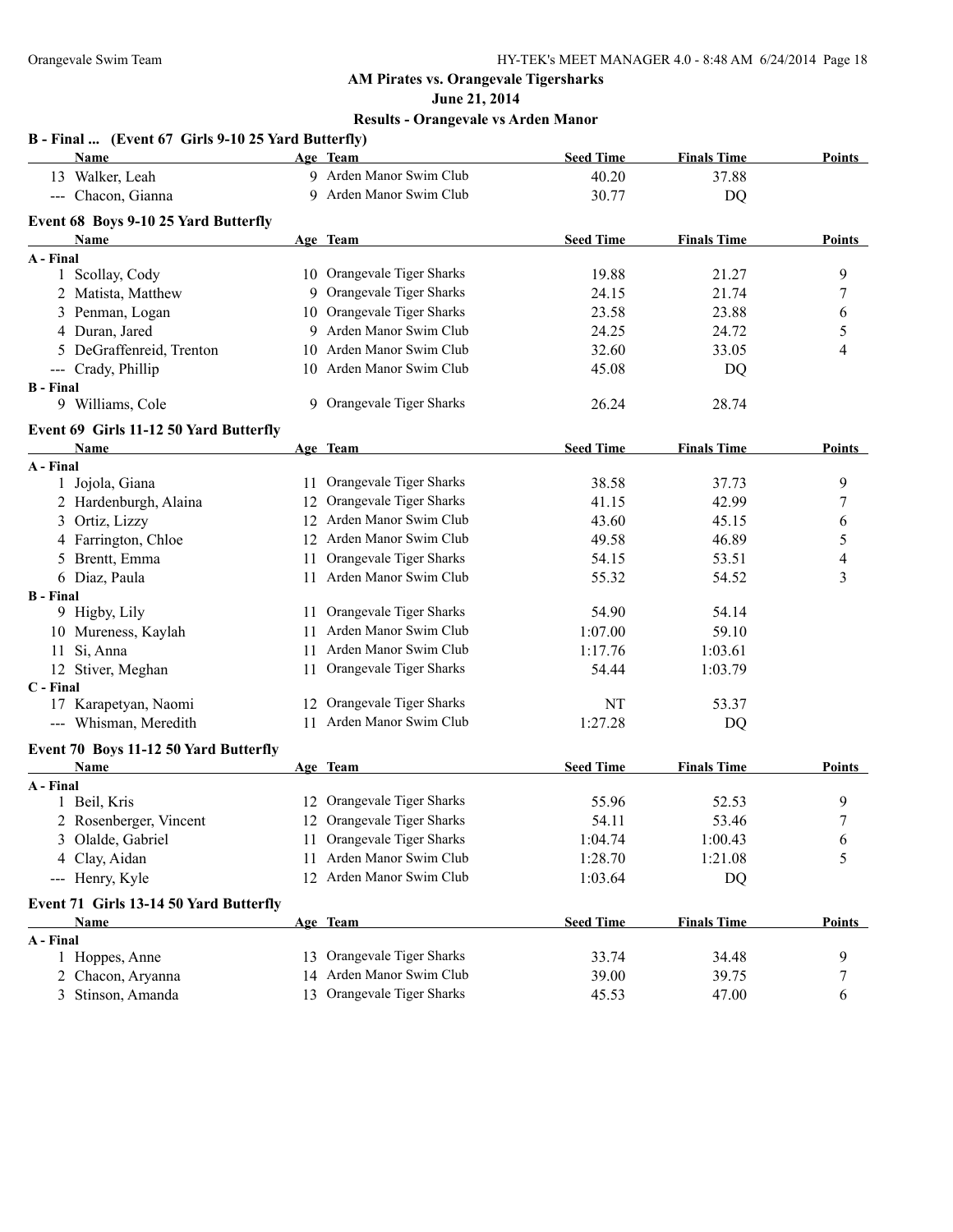**June 21, 2014**

| Event 72 Boys 13-14 50 Yard Butterfly        |                            |                            |                          |               |
|----------------------------------------------|----------------------------|----------------------------|--------------------------|---------------|
| Name                                         | Age Team                   | <b>Seed Time</b>           | <b>Finals Time</b>       | <b>Points</b> |
| A - Final<br>1 Dill, Arthur                  | 14 Orangevale Tiger Sharks | 34.31                      | 33.29                    | 9             |
| 2 Cox, Alex                                  | 14 Orangevale Tiger Sharks | 35.58                      | 34.78                    | 7             |
|                                              | 14 Arden Manor Swim Club   |                            |                          |               |
| 3 Criqui, Harve                              |                            | 1:03.46                    | 50.23                    | 6             |
| Event 73 Girls 15-18 50 Yard Butterfly       |                            |                            |                          |               |
| Name                                         | Age Team                   | <b>Seed Time</b>           | <b>Finals Time</b>       | <b>Points</b> |
| A - Final                                    |                            |                            |                          |               |
| 1 Wilcher, Darrian                           | 15 Arden Manor Swim Club   | 37.93                      | 35.90                    | 9             |
| 2 Emanuels, Mykal                            | 15 Arden Manor Swim Club   | <b>NT</b>                  | 41.52                    | 7             |
| Event 74 Boys 15-18 50 Yard Butterfly        |                            |                            |                          |               |
| <b>Name</b>                                  | Age Team                   | <b>Seed Time</b>           | <b>Finals Time</b>       | <b>Points</b> |
| A - Final                                    |                            |                            |                          |               |
| 1 Liaghat, Armon                             | 16 Orangevale Tiger Sharks | NT                         | 37.70                    | 9             |
| Event 75 Girls 7-8 100 Yard Freestyle Relay  |                            |                            |                          |               |
| <b>Team</b>                                  | Relay                      | <b>Seed Time</b>           | <b>Finals Time</b>       | Points        |
| A - Final                                    |                            |                            |                          |               |
| 1 Orangevale Tiger Sharks                    | $\mathbf{A}$               | 1:19.80                    | 1:21.27                  | 12            |
| 1) Petersen, Julia 8                         | 2) Alvarez Tostado, Mia 7  | 3) Tran, Theresa 8         | 4) Hardenburgh, Ayla 7   |               |
| 2 Orangevale Tiger Sharks                    | B                          | 1:30.46                    | 1:30.82                  | 9             |
| 1) Roberts, Shelbie 8                        | 2) Beil, Megan 8           | 3) Bernino, Lucy 8         | 4) Roberts, Payton 8     |               |
| 3 Orangevale Tiger Sharks                    | $\mathcal{C}$              | 1:39.40                    | 1:47.66                  | 7             |
| 1) Sample, Hannah 8                          | 2) Ehrhart, Kate 7         | 3) Hartwick, Sara 7        | 4) Ehrhart, Kenzie 7     |               |
| 4 Arden Manor Swim Club                      | $\mathbf{A}$               | 1:47.50                    | 1:54.31                  | 5             |
| 1) Lazaga, Anna 7                            | 2) Nielsen, Claire 8       | 3) Forsythe, Audrey 8      | 4) Nelson, Siobhan 8     |               |
| 5 Arden Manor Swim Club                      | B                          | NT                         | 2:33.92                  | 3             |
| 1) Diaz, Lily 7                              | 2) Edney, Marissa 8        | 3) Nielsen, Renee 8        | 4) Timonichev, Katelyn 8 |               |
| Event 76 Boys 7-8 100 Yard Freestyle Relay   |                            |                            |                          |               |
| Team                                         | <b>Relay</b>               | <b>Seed Time</b>           | <b>Finals Time</b>       | <b>Points</b> |
| A - Final                                    |                            |                            |                          |               |
| 1 Orangevale Tiger Sharks                    | $\mathbf{A}$               | 1:20.92                    | 1:21.40                  | 12            |
| 1) Belz, Andrew 8                            | 2) Eisenbarth, Tyler 8     | 3) Scollay, Tyler 7        | 4) Penman, Bode 8        |               |
| 2 Orangevale Tiger Sharks                    | <sub>B</sub>               | 1:37.86                    | 1:39.22                  | 9             |
| 1) Petersen, Nicholas 7                      | 2) Golden, Nathaniel 7     | 3) Cook, Micah 7           | 4) Bain, Riley 8         |               |
| 3 Arden Manor Swim Club                      | $\mathbf{A}$               | 1:51.93                    | 1:47.04                  | 7             |
| 1) Campbel, Josiah 7                         | 2) McWilliams, Orion 8     | 3) Posehn, Nico 8          | 4) Robinson, Asher 7     |               |
| 4 Orangevale Tiger Sharks                    | D                          | 2:25.74                    | 2:11.74                  | 5             |
| 1) Wilderman, Zachary 8                      | 2) Mercer, Brandon 7       | 3) Gilbreath, Alex 7       | 4) King, Taylor 7        |               |
| 5 Orangevale Tiger Sharks                    | С                          | 2:09.14                    | x2:17.67                 |               |
| 1) Camden, Sean 7                            | 2) Williams, Connor 7      | 3) Boucher, Holden 8       | 4) Gerlach, Elijah 7     |               |
| --- Arden Manor Swim Club                    | B                          | 2:13.20                    | X2:21.14                 |               |
| 1) Kobayashi, Yuta 7                         | 2) Coats, Dorian 8         | 3) Ramirez, Anthony 7      | 4) Alva, Julius 7        |               |
| Event 77 Girls 9-10 100 Yard Freestyle Relay |                            |                            |                          |               |
| Team                                         | <b>Relay</b>               | <b>Seed Time</b>           | <b>Finals Time</b>       | <b>Points</b> |
| A - Final                                    |                            |                            |                          |               |
| 1 Arden Manor Swim Club                      | $\mathbf{A}$               | 1:14.77                    | 1:12.78                  | 12            |
| 1) Chacon, Bryanna 10                        | 2) Young, Abigail 10       | 3) Charnell-Gebre, Lyric 9 | 4) Nielsen, Natalie 10   |               |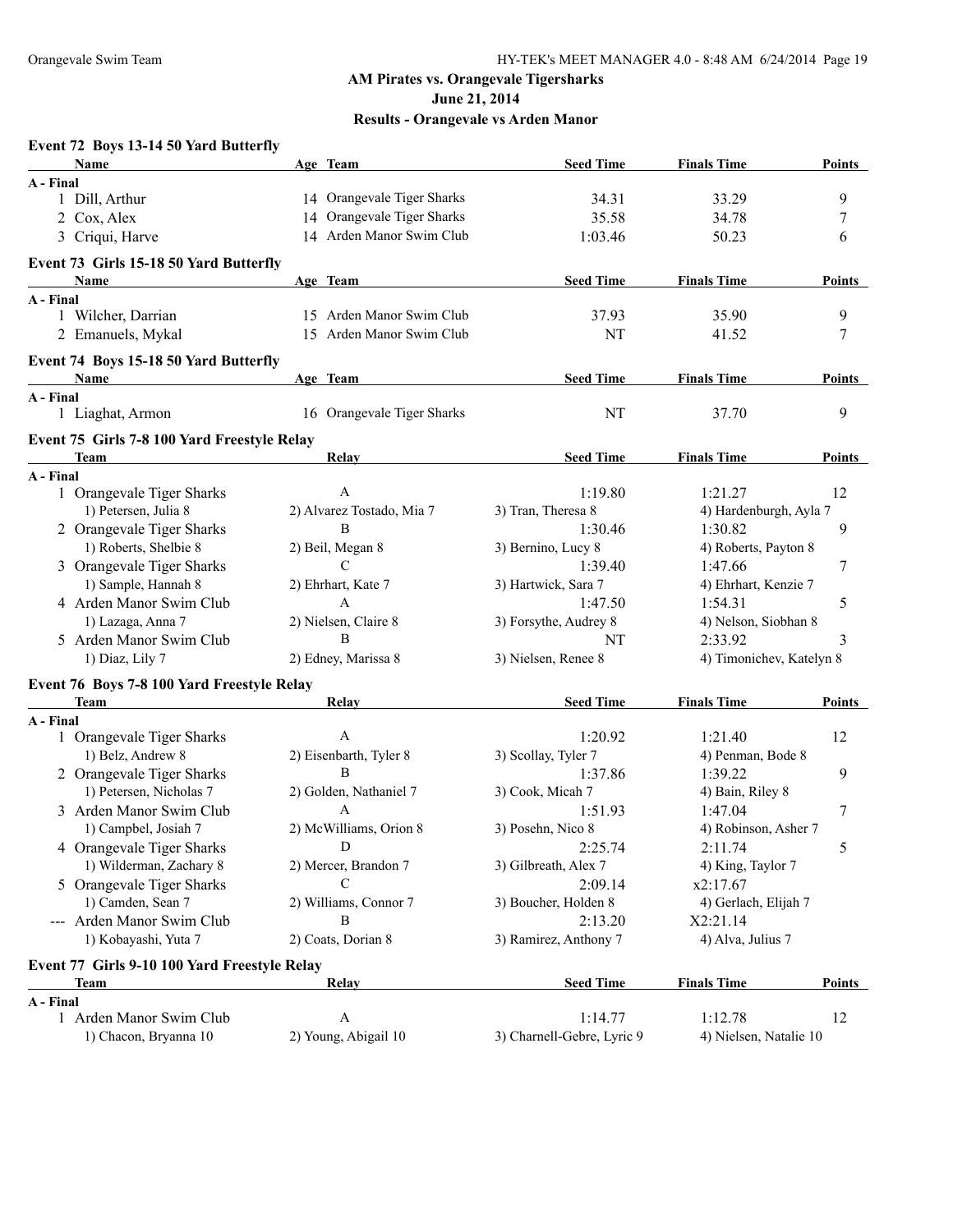**June 21, 2014**

## **Results - Orangevale vs Arden Manor**

#### **A - Final ... (Event 77 Girls 9-10 100 Yard Freestyle Relay)**

|                  | <b>Team</b>                                   | <b>Relay</b>                         | <b>Seed Time</b>              | <b>Finals Time</b>       | <b>Points</b> |
|------------------|-----------------------------------------------|--------------------------------------|-------------------------------|--------------------------|---------------|
|                  | 2 Orangevale Tiger Sharks                     | A                                    | 1:11.01                       | 1:12.97                  | 9             |
|                  | 1) Matista, Maryanna 10                       | 2) Karapetyan, Rosa 10               | 3) Bernino, Hannah 10         | 4) Jakubicka, Linnea 10  |               |
|                  | 3 Orangevale Tiger Sharks                     | B                                    | 1:18.26                       | 1:19.30                  | 7             |
|                  | 1) Duncan, Megan 10                           | 2) Kliewer, Shay 9                   | 3) Gerlach, Anjuli 9          | 4) Roberts, Savannah 10  |               |
|                  | 4 Arden Manor Swim Club                       | B                                    | 1:28.79                       | 1:34.07                  | 5             |
|                  | 1) Moreno, Amanda 9                           | 2) Blair, Josephine 9                | 3) Chacon, Gianna 9           | 4) Vogeli, Abby 10       |               |
|                  | 5 Arden Manor Swim Club                       | C                                    | 1:38.81                       | 1:46.37                  | 3             |
|                  | 1) Travis, Kaydence 9                         | 2) Oliver, Quincey 9                 | 3) Cruz, Lexy 10              | 4) Clay, Olivia 9        |               |
|                  | 6 Orangevale Tiger Sharks                     | C                                    | 1:51.92                       | 1:50.28                  | 1             |
|                  | 1) Legari, Maya 9                             | 2) Mahoney, Ellie 9                  | 3) Cahill, Erin 9             | 4) Campbell, Heidi 10    |               |
|                  | Event 78 Boys 9-10 100 Yard Freestyle Relay   |                                      |                               |                          |               |
|                  | Team                                          | Relay                                | <b>Seed Time</b>              | <b>Finals Time</b>       | <b>Points</b> |
| A - Final        |                                               |                                      |                               |                          |               |
|                  | 1 Orangevale Tiger Sharks                     | A                                    | 1:07.60                       | 1:11.39                  | 12            |
|                  | 1) Rowan, Cody 9                              | 2) Penman, Logan 10                  | 3) Coulter, James 10          | 4) Scollay, Cody 10      |               |
|                  | 2 Orangevale Tiger Sharks                     | B                                    | 1:20.12                       | 1:23.11                  | 9             |
|                  | 1) Matista, Matthew 9                         | 2) Hunter, Thomas 9                  | 3) Lippsmeyer, Christopher 10 | 4) Cox, Bryant 10        |               |
|                  | 3 Arden Manor Swim Club                       | A                                    | 1:19.15                       | 1:29.75                  | 7             |
|                  | 1) Duran, Jared 9                             | 2) Crady, Phillip 10                 | 3) Herman, Haigan 10          | 4) Whisman, Brendan 10   |               |
|                  | 4 Orangevale Tiger Sharks                     | C                                    | 1:39.59                       | 1:38.63                  | 5             |
|                  | 1) Wilderman, Andrew 9                        | 2) Savage, Rylee 10                  | 3) Begley, Zane 9             | 4) Williams, Cole 9      |               |
|                  | Event 79 Girls 11-12 200 Yard Freestyle Relay |                                      |                               |                          |               |
|                  | <b>Team</b>                                   | Relay                                | <b>Seed Time</b>              | <b>Finals Time</b>       | <b>Points</b> |
| A - Final        |                                               |                                      |                               |                          |               |
|                  | 1 Orangevale Tiger Sharks                     | A                                    | 2:10.79                       | 2:13.66                  | 12            |
|                  | 1) Noia, Angela 11                            | 2) Jojola, Giana 11                  | 3) Hardenburgh, Alaina 12     | 4) Pagliaro, Greysha 12  |               |
|                  | 2 Arden Manor Swim Club                       | A                                    | 2:25.97                       | 2:32.08                  | 9             |
|                  | 1) Ortiz, Lizzy 12                            | 2) Baker, Jordyn 11                  | 3) Farrington, Chloe 12       | 4) Hibbs, Jazmine 11     |               |
|                  | 3 Orangevale Tiger Sharks                     | B                                    | 2:25.02                       | 2:36.75                  | 7             |
|                  | 1) Wilhelms, Isabella 11                      | 2) Higby, Lily 11                    | 3) Wilson, Katelyn 12         | 4) Karapetyan, Naomi 12  |               |
|                  | 4 Orangevale Tiger Sharks                     | C                                    | 2:40.01                       | 2:52.40                  | 5             |
|                  | 1) Fitz-Stancil, Coralynn 11                  | 2) Stiver, Meghan 11<br><sub>R</sub> | 3) Pellegrini, Ellie 11       | 4) Brentt, Emma 11       |               |
|                  | 5 Arden Manor Swim Club                       |                                      | 2:51.89                       | 2:53.09                  | 3             |
| <b>B</b> - Final | 1) Diaz, Paula 11                             | 2) Mureness, Kaylah 11               | 3) Hamilton, Sadie 11         | 4) Whisman, Meredith 11  |               |
|                  | 9 Orangevale Tiger Sharks                     | D                                    | 3:00.87                       | x3:27.29                 |               |
|                  | 1) Hagen, Abbey 11                            | 2) Kusz, Wiktoria 11                 | 3) Cook, Corrina 11           | 4) Bullivant, Kaitlyn 11 |               |
|                  | Event 80 Boys 11-12 200 Yard Freestyle Relay  |                                      |                               |                          |               |
|                  | Team                                          | <b>Relay</b>                         | <b>Seed Time</b>              | <b>Finals Time</b>       | Points        |
| A - Final        |                                               |                                      |                               |                          |               |
|                  | 1 Orangevale Tiger Sharks                     | $\boldsymbol{A}$                     | 2:17.83                       | 2:19.32                  | 12            |
|                  | 1) Stiver, Daniel 12                          | 2) Jakubicki, Lukas 12               | 3) Beil, Kris 12              | 4) Kliewer, Evan 12      |               |
|                  | 2 Arden Manor Swim Club                       | $\boldsymbol{A}$                     | 2:26.78                       | 3:12.40                  | 9             |
|                  | 1) Henry, Kyle 12                             | 2) Coats, William 11                 | 3) Clay, Aidan 11             | 4) Clay, Dustin 12       |               |
|                  | Event 81 Girls 13-14 200 Yard Freestyle Relay |                                      |                               |                          |               |
|                  | <b>Team</b>                                   | Relay                                | <b>Seed Time</b>              | <b>Finals Time</b>       | <b>Points</b> |
| A - Final        |                                               |                                      |                               |                          |               |
|                  | 1 Orangevale Tiger Sharks                     | $\boldsymbol{A}$                     | 2:23.55                       | 2:27.42                  | 12            |
|                  | 1) Boe, Taylor 14                             | 2) Olalde, Desia 14                  | 3) Stinson, Amanda 13         | 4) Hoppes, Anne 13       |               |